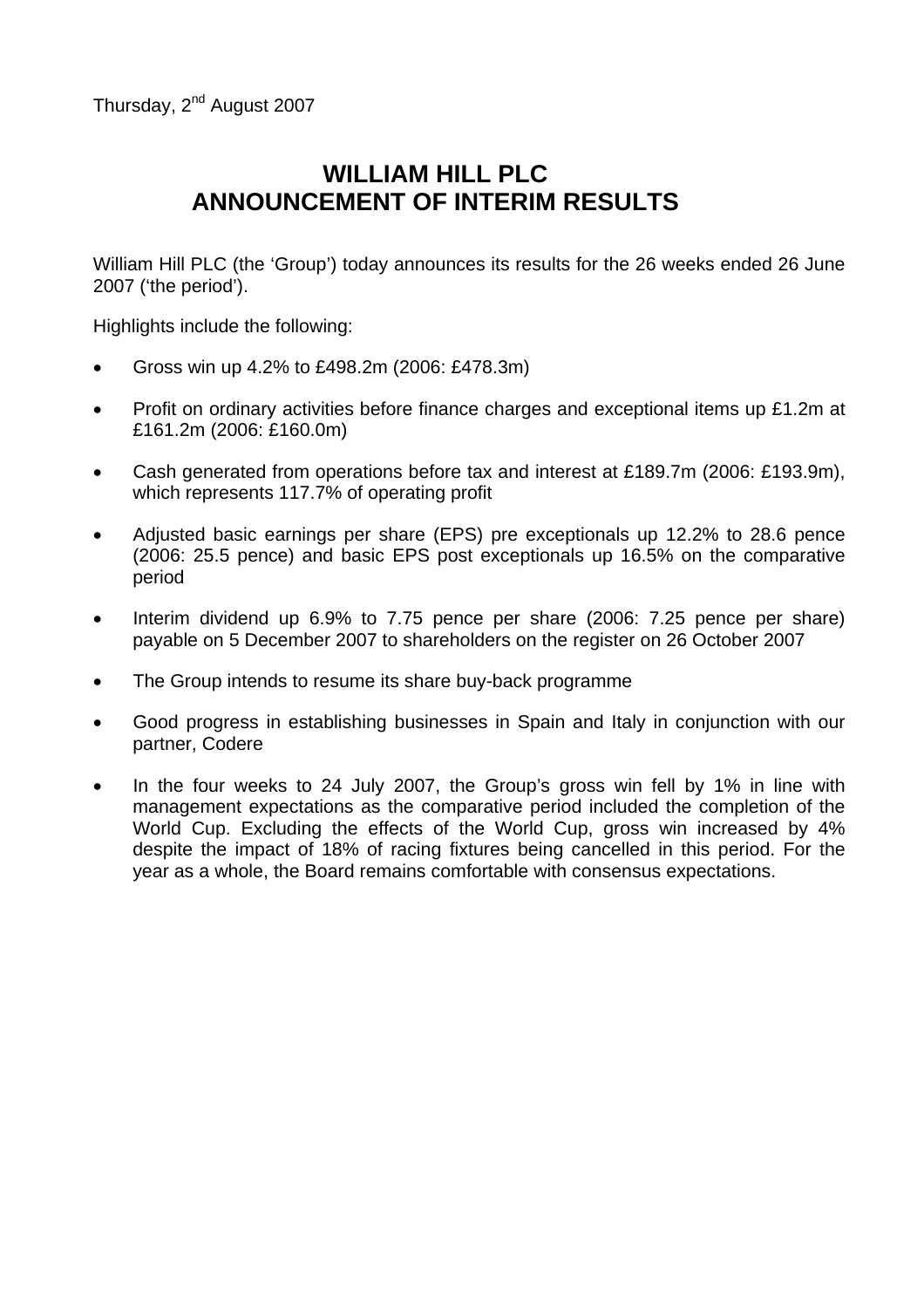Commenting on the results, Charles Scott, Chairman, said:

"We are pleased that the Group has seen profit growth in the period, notwithstanding the absence of a major football tournament and the incremental costs of AMLD incurred this year compared to the first half of 2006. Profit before finance charges and exceptional items was £1.2m higher than last year and earnings per share excluding exceptional items increased by 12%.

We continue to be confident of the Group's future prospects and remain committed to delivering value to shareholders. The Board has decided to increase the interim dividend by 7% to 7.75 pence per share and additionally announces that it will resume its share buy-back programme."

### **Enquiries:**

| David Harding, Chief Executive                               | Tel: | 0208 918 3910      |
|--------------------------------------------------------------|------|--------------------|
| Simon Lane, Group Finance Director                           |      | Tel: 0208 918 3910 |
| James Bradley, Deborah Spencer, Brunswick Tel: 0207 404 5959 |      |                    |

*There will be a presentation to analysts at 9.00 am today at the Lincoln Centre, 18 Lincoln's Inn Field, London WC2. Alternatively, it is possible to listen to the presentation by dialling + 44 (0) 1452 541 076. The presentation will be recorded and will be available for a period of one week by dialling +44 (0) 1452 550 000 and using the replay access number 11161606#.* 

*The slide presentation will be available on the Investor Relations section of the website: [www.williamhillplc.co.uk.](http://www.williamhillplc.co.uk/)*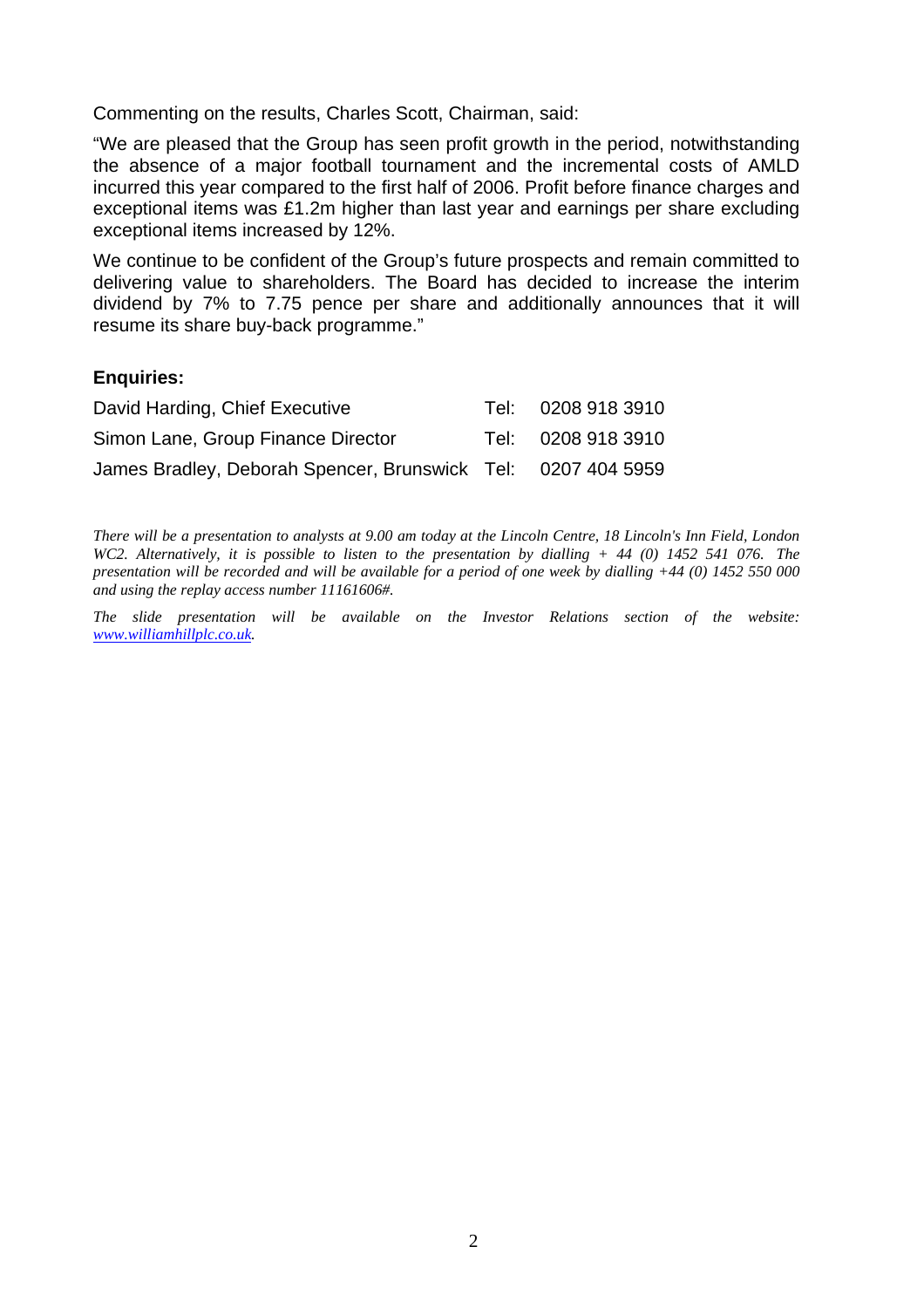# **CHIEF EXECUTIVE'S REVIEW**

The Group has produced a good profit performance in the first half of 2007, showing a £1.2m increase in profit before exceptional items and finance charges despite the absence of a major football tournament and the incremental cost of Amusement Machine Licence Duty (AMLD). We estimate that these items in total had an impact on the Group of approximately £10m in comparison with the first half of 2006.

FOBTs have continued to grow strongly and OTC growth has been encouraging, while operating expenses have been kept under tight control. Consequently, profit on ordinary activities before net finance costs, taxation and exceptional items was up £1.2m to £161.2m (2006: £160.0m) and earnings per share before exceptional items were 28.6p, a rise of 12% compared to the first half of 2006, although this is largely due to tax movements.

In recognition of these results and our continued confidence for the future, the Board is recommending an interim dividend of 7.75 pence per share, an increase of 7% on last year.

#### **Retail channel**

The Retail channel grew gross win by 8% to £403.1m and operating profit increased by 1% to £124.8m. This performance was achieved having allowed for the imposition of AMLD in August 2006, which impacted the current year, and also last year's comparatives including incremental gross win associated with the World Cup.

Gross win from over the counter (OTC) increased by 4% while FOBT/AWP (machines) gross win was up 16%. The impact of results on OTC gross win year-on-year was broadly neutral as the effects of favourable football results in the earlier part of the year and a good Royal Ascot horseracing meeting were largely offset by more predictable horseracing results in the rest of the period.

The average number of machines in the estate increased to 8,357 (FY 2006: 8,218) in the period. The average net contribution per FOBT per week was £493 (FY 2006: £471). The improvement includes the imposition of Amusement Machine Licence Duty in August 2006, which has adversely affected average weekly profitability of each terminal by £38 and total group profitability by £7.7m.

Costs in the channel were up 8%, driven by increases in rent and rates due to greater LBO numbers and rent reviews; higher energy costs reflecting general market conditions and greater LBO numbers; and higher depreciation and maintenance charges as a result of increased development activity and ongoing investment in text and EPOS systems. There were minimal increases in staff costs with the normal inflationary pay award largely offset by continuing productivity improvements resulting from the investment in EPOS.

We completed 66 development and LBO refurbishment projects in the first half of 2007 including 12 new licences, 19 extensions and resites and 35 LBO fittings. Overall, we spent £16.4m on estate development in the first half of 2007.

2007 has also seen the acquisition and speedy integration of two small chains of LBOs, TH Jennings (Harlow Pools) Limited comprising a total of 22 LBOs for £21.3m total consideration and Eclipse Bookmakers Limited comprising a total of 7 LBOs for a total consideration of £3.2m. Both chains have traded satisfactorily since their respective acquisitions.

At 26 June 2007, we had 2,208 LBOs in the United Kingdom, 9 in the Channel Islands, 2 in the Isle of Man and 48 in the Republic of Ireland; a total of 2,267 and an increase of 3% on the average in the first half of 2006.

#### **Telephone channel**

Telephone gross win fell by 2% to £29.2m but operating profit increased by 53% to £9.8m.

This result was achieved notwithstanding the World Cup benefiting the comparative figures and lower high roller activity in the period.

We ended the half-year with 153,000 active telephone customers (26 December 2006: 160,000).

Costs incurred by the channel were down 20% principally due to lower marketing spend around the World Cup and rationalisation of staff costs.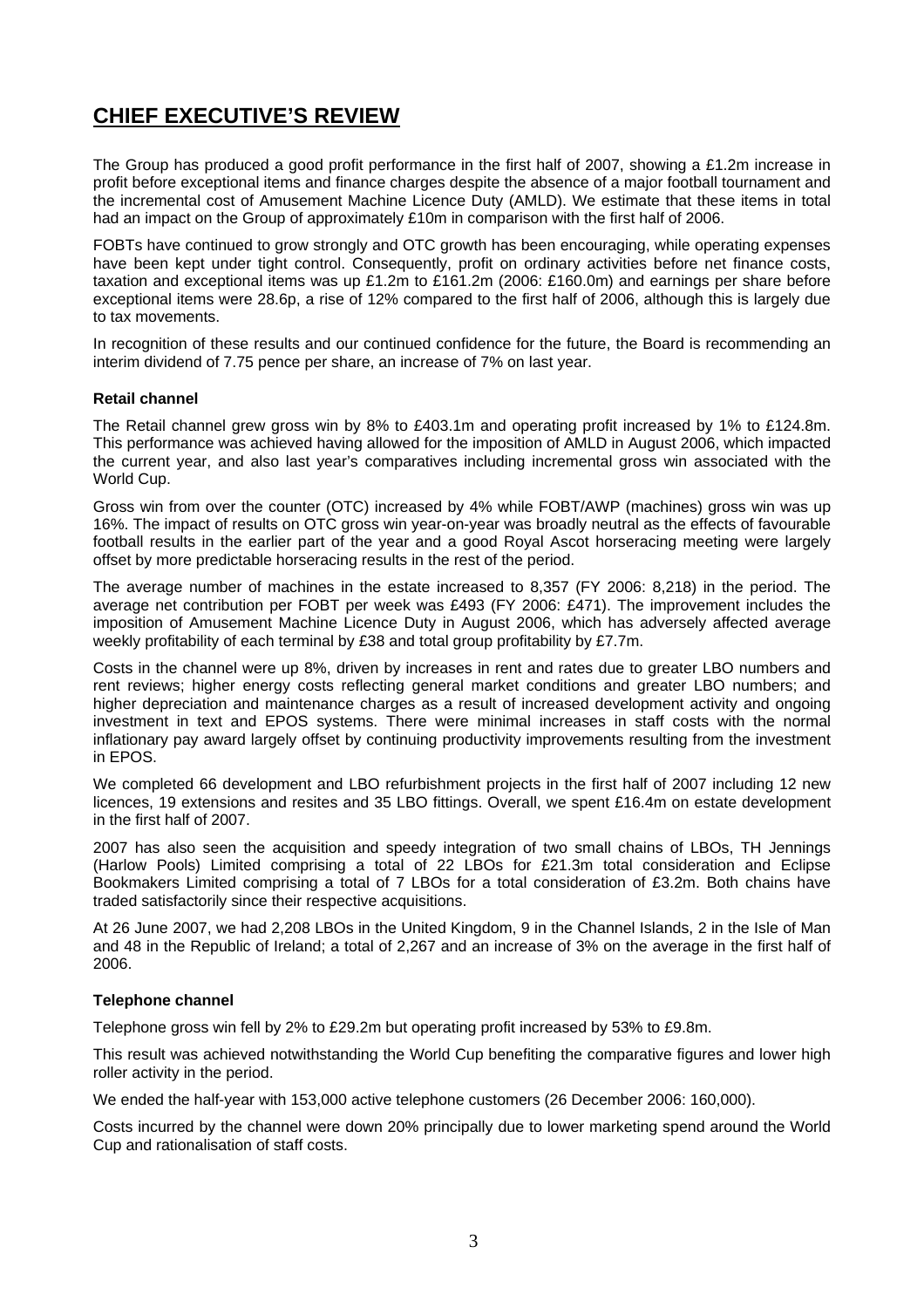#### **Interactive channel**

Interactive gross win fell by £8.7m to £62.0m and operating profit fell by £7.8m to £28.1m. Although these results are disappointing, they demonstrate a stabilisation of the decline experienced in the second half of last year with gross win showing an increase of 4% when compared to that period.

Interactive sportsbook gross win continued to be impacted by the relative inflexibility of our current technology configuration, ahead of the introduction of our NextGen technology programme, which commences in the second half of the year. The first part of this programme has just delivered a relaunched web site and we remain optimistic as to its positive effects on this business.

Despite the limitations of our current systems, we continued to increase our range of in-running betting opportunities on our sportsbook and we launched 5 new arcade games during the period that expanded our offering to 25 games. We also introduced internet based bingo and skill games in the period and early results have been encouraging, particularly for the bingo product.

Poker and Casino have also had a difficult trading period. Casino has suffered from a reduction in high roller activity and by a cannibalisation of revenue to arcade games. Poker has had a difficult period but the introduction of a closed loop (which means that poker winnings should be recycled amongst our clients within the Cryptologic poker room) and lower limit tables has seen an average 10% increase in rake taken in the last few weeks of the period.

Total active accounts increased to 415,000 as at 26 June 2007 (26 December 2006: 405,000).

Costs in the channel increased 3% with the effects of lower marketing costs, as a result of no World Cup, largely offset by higher depreciation associated with increased investment in systems.

#### **Operating expenses**

Half-year expenses (net of operating income) for the Group were £229.0m, an increase of 4%.

Staff costs (which represented roughly half of our total costs) increased by only 2% over the comparable period, with productivity gains partly offsetting the effects of a 3% general pay award being granted and the greater average number of LBOs trading. Property costs, which represented 18% of our total costs, were up 16% over the comparable period reflecting higher energy costs and increases in rent and rates, in part driven by an increase in average LBO size and a greater number of LBOs.

Depreciation costs increased 18% with the full year effects of the rollout of EPOS and text systems along with the supporting technology, although this was partly offset by staff costs savings. The cost of providing pictures and data to our LBOs was up 1% over the comparable period due to the increased size of the estate. Advertising and marketing costs were down 16% over the comparable period mainly due to the World Cup campaign being included in last year's comparatives. Approximately £2.0m was incurred in the period in preparation for the regulatory changes to be enforced later this year.

#### **Regulatory development**

The Group is well prepared for the implementation of the detailed regulations, conditions, standards and guidance established by the Gambling Commission and the DCMS under the Gambling Act 2005 when these become enforceable on 1 September 2007. A significant training programme has been established to inform all of our staff of the requirements of the Act and their responsibilities under the new regime.

We continue to look forward to the proposed deregulation that the Gambling Act enables, such as extended betting shop opening hours and the installation of higher payout gaming machines, both of which will be permitted from 1 September.

### **Cost of content**

The first half of 2007 has seen the continued efforts of certain racecourses to substantially increase the price of content paid by bookmakers for UK horseracing pictures. A joint venture has been formed between Racecourse Media Services Limited and Alphameric PLC, which currently has exclusive rights to pictures from 6 UK tracks and is offering bookmakers the pictures from these tracks under the trade name Turf TV. So far a relatively small number of UK LBOs including, most notably, the Tote have signed up for this service. Only circa 10% of our LBOs trade directly against competitors who have Turf TV and consequently its introduction has had a negligible impact on trade to date.

From the beginning of 2008, Turf TV will be offering exclusive pictures from a further 25 UK tracks. The Group will review its position in respect of the service offered by Turf TV in the light of this and other developments over the next few months. These developments will include discussions, which will take place in October, around the funding of UK horseracing via the Statutory Levy scheme.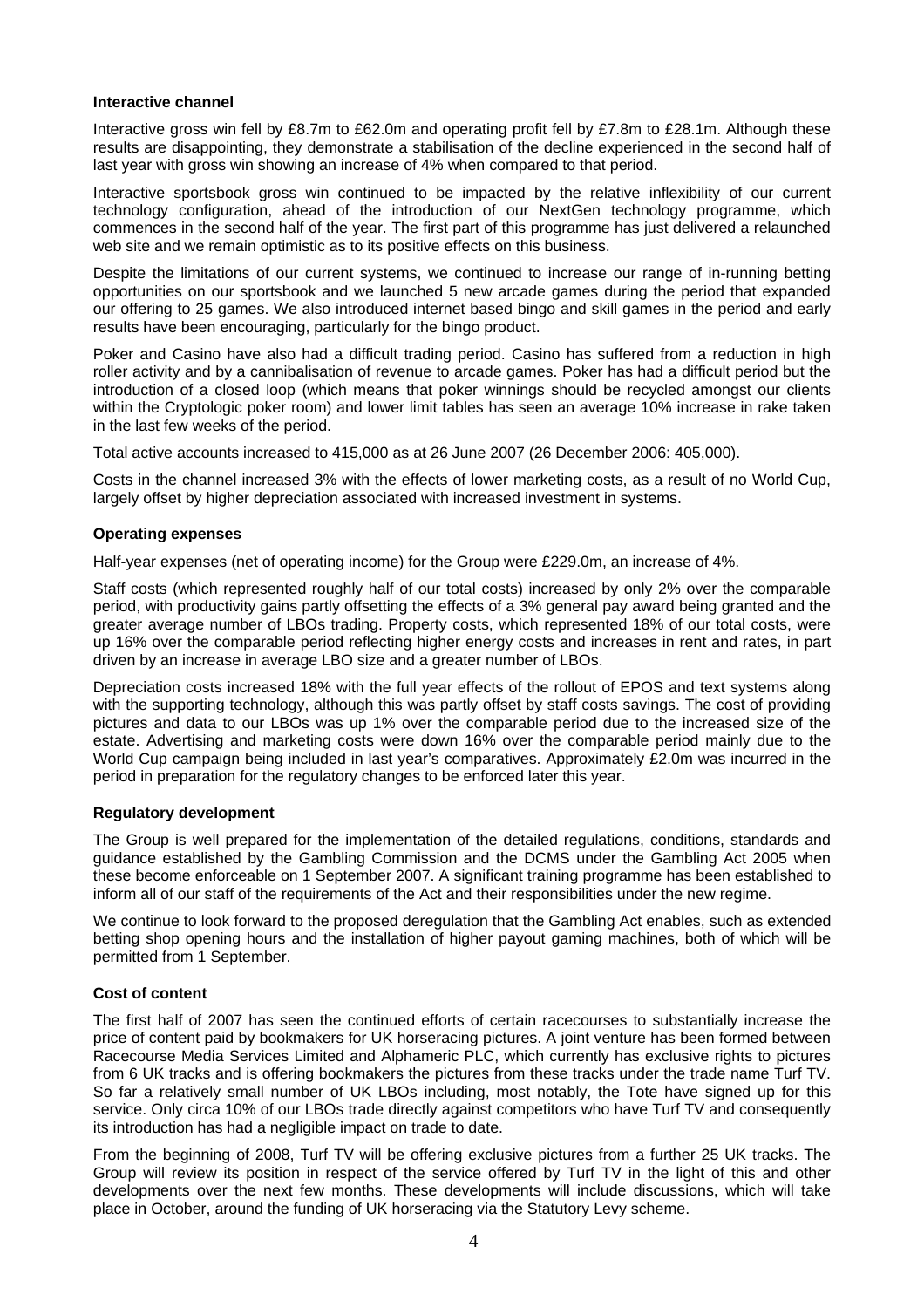Other sports right holders have also launched an initiative to seek a voluntary contribution from bookmakers to fund the costs of managing the integrity of their sports. At the request of DCMS, an initial meeting was held with representatives of these sports, which largely focused on the scale of betting on each and the limited historical integrity issues, which have arisen in the past. No conclusions were reached but we committed to review our charitable donations policy in the light of the concerns raised.

#### **International activities**

2007 has seen further progress in developing our operations in Spain and Italy in conjunction with our joint venture partner, Codere. Codere is a company dedicated to the private gaming sector in Europe and Latin America. With more than 25 years experience, it operates slot machines, bingo halls, sports betting outlets, racetracks and casinos in Spain, Italy, Central and South America.

In Spain, the joint venture has launched its Spanish brand - Victoria Apuestas and has developed the infrastructure needed to control the joint venture operations, submitted its licence application for the Madrid region and submitted its tender for a licence in the Basque region. Additionally in Madrid, it has acquired leases on a number of premises. We expect the joint venture to be one of the first operators to be granted a licence in Madrid and we are planning to start trading there later this year. Additionally, should it be successful in its licence application, operations should commence in the Basque region in 2008. We await news of deregulation in other regions of Spain.

In December 2006, as part of a process of deregulating betting within Italy, William Hill and Codere were jointly awarded 20 concessions to operate horseracing betting shops, 7 concessions to operate sports betting shops and 28 concessions relating to sports betting points. Remote licences relating to horseracing and sports betting were also applied for and granted. Progress has been made in the first half of 2007 in identifying and acquiring locations to exploit these concessions and trading in the remote business is planned to commence there before the end of the year, with retail commencing during the course of 2008. William Hill and Codere have targeted €40m in total to fund the joint venture's expansion in Italy in the next 18-24 months and the joint venture is evaluating a number of possible opportunities to develop its presence there.

### **Taxation**

The main taxation change in the period was the reduction from 30% to 28% in the headline corporation tax rate, which will be effective as at 1 April 2008. As the Group has significant non-cash deferred tax liabilities associated with its acquired betting licences, the rate change has led to a one-off reduction in the tax charge of £11.7m, as these liabilities are restated based on the reduced corporation tax rate. The accounting standards determine that this reduction should be recognised in the first half of the year as the relevant Finance Act was substantially enacted by the period end. Due to the distorting effects of this oneoff change, the first half of the year bears an artificially low corporation tax rate of 22.9%. However, we expect that the full year tax rate for 2007 will be circa 27% as the effects of this reduction are diluted over a full year.

#### **Dividends and capital structure**

The Company will pay an interim dividend of 7.75 pence per share (2006: 7.25 pence per share) on 5 December 2007 to shareholders on the register on 26 October 2007. The 7% increase in the proposed interim dividend reflects the positive trading in the first half of 2007 and our confidence about the Group's future prospects.

The Board intends to continue its policy of maintaining an efficient and flexible capital structure and will achieve these objectives by targeting a ratio of net debt to earnings before exceptional items, interest, tax, depreciation and amortisation (EBITDA) of approximately 3.5 times to be achieved over the medium term. Since June 2002, the date of its initial public offering, the Group has bought back a total of 17% of its issued share capital (inclusive of shares bought back into treasury) returning £402.5m to shareholders by this means alone.

Due to our investment commitments in the early part of 2007, associated with the establishment of our joint ventures with Codere and in respect of the Jennings and Eclipse acquisitions, we suspended our rolling share buyback programme. However, we remain committed to returning surplus capital to shareholders and our buyback programme has been and will be kept under regular review. Our net debt to EBITDA ratio at 26 June 2007 was 3.2 times and accordingly there is now scope for the buy-back programme to resume.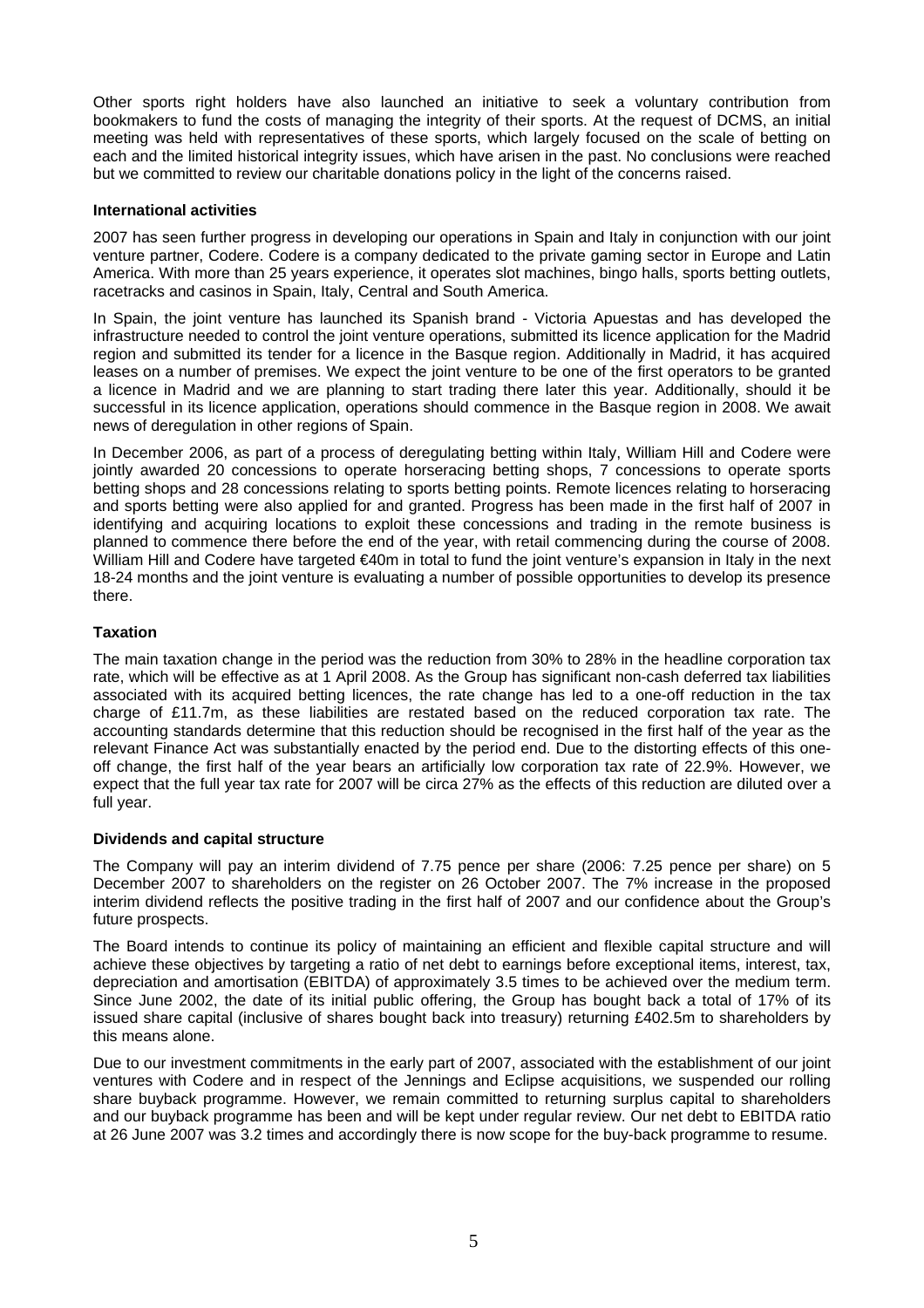#### **Board changes**

During the period, the Board announced that it has appointed Ian Spearing and Ralph Topping, two of its most experienced senior executives, as executive directors. Ian Spearing was appointed to the Board as Group Director, Corporate Strategy and Business Development with particular responsibility for the Group's new international ventures in Spain and Italy. Ralph Topping was appointed to the Board as Group Director, Operations with responsibility for all of the Group's UK based operations and supporting marketing and IT functions. These moves reflected the substantial increase in size and complexity of William Hill and the increasing importance of regulatory issues, both in the UK as a result of the Gambling Commission and as William Hill develops internationally.

Towards the end of the period, I also announced my intention to step down as Chief Executive. I continue to have full confidence in the prospects of the Group but having spent seven years helping to build the Company into the UK's leading bookmaker, I felt the time was right to move on and I am looking forward to a new challenge outside of bookmaking. The Board has put in place a process to appoint my successor and will update the market on this issue at the appropriate time.

#### **Reconciliation of gross win to revenue**

Due to the requirements of accounting standards, the Group discloses a different top line measure of activity (revenue) in its accounts from gross win. The difference between the two measures is the VAT payable on machine income and the following is a reconciliation for the periods presented between gross win and revenue as disclosed in the attached financial statements:

|                       | 26 weeks<br>to 26 June<br>2007 | 26 weeks<br>to 27 June<br>2006 | 52 weeks<br>to 26 Dec<br>2006 |  |
|-----------------------|--------------------------------|--------------------------------|-------------------------------|--|
|                       | £m                             | £m                             | £m                            |  |
| Gross win             | 498.2                          | 478.3                          | 931.3                         |  |
| VAT on AWPs and FOBTs | (20.9)                         | (18.1)                         | (37.1)                        |  |
| Revenue               | 477.3                          | 460.2                          | 894.2                         |  |

### **Current trading**

In the four weeks to 24 July 2007, the Group's gross win fell by 1% in line with management expectations as the comparative period included the completion of the World Cup. Excluding the effects of the World Cup, gross win increased by 4% despite the impact of 18% of racing fixtures being cancelled in this period. The second half should see the benefits of extended hours and the introduction of Jackpot machines into the estate from 1 September but there remains some uncertainty as to the full impacts of the smoking ban on the business. For the year as a whole, the Board remains comfortable with current consensus expectations.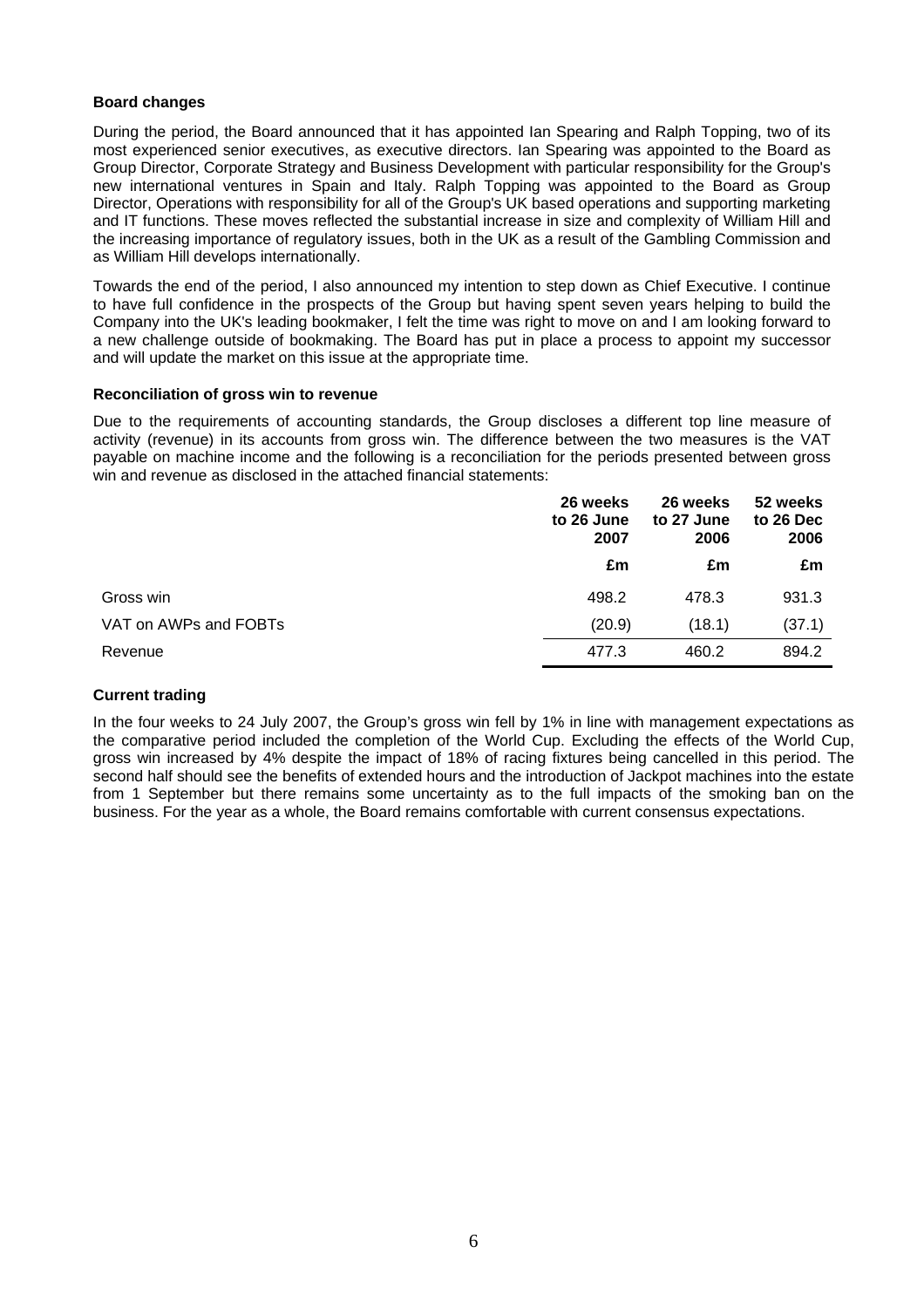### **Consolidated Income Statement**

for the 26 weeks ended 26 June 2007

|                                                        |                | <b>Unaudited</b> | Unaudited       |                     |
|--------------------------------------------------------|----------------|------------------|-----------------|---------------------|
|                                                        |                | 26 weeks         | 26 weeks        | 52 weeks            |
|                                                        |                | ended            | ended           | ended               |
|                                                        |                | 26 June<br>2007  | 27 June<br>2006 | 26 December<br>2006 |
|                                                        | <b>Notes</b>   | £m               | £m              | £m                  |
|                                                        |                |                  |                 |                     |
| <b>Amounts wagered</b>                                 | $\overline{2}$ | 7,255.9          | 6,561.0         | 13,235.9            |
|                                                        |                |                  |                 |                     |
| <b>Revenue</b>                                         | $\overline{2}$ | 477.3            | 460.2           | 894.2               |
| Cost of sales                                          |                | (88.8)           | (80.7)          | (160.3)             |
| <b>Gross profit</b>                                    | $\overline{2}$ | 388.5            | 379.5           | 733.9               |
| Other operating income                                 |                | 5.7              | 3.8             | 6.3                 |
| Other operating expenses                               |                | (234.7)          | (225.0)         | (451.6)             |
| Share of results of associate and joint ventures       |                | 1.7              | 1.7             | 3.6                 |
| <b>Operating profit</b>                                | $\overline{2}$ | 161.2            | 160.0           | 292.2               |
| Exceptional profit on sale and leaseback of properties | 3              | 3.9              |                 |                     |
| Investment income                                      | 4              | 10.2             | 6.6             | 13.0                |
| Finance costs                                          | 5              | (41.1)           | (33.1)          | (69.8)              |
| Profit before tax                                      | $\overline{2}$ | 134.2            | 133.5           | 235.4               |
| Tax                                                    | 6              | (29.4)           | (38.1)          | (68.6)              |
| Profit for the period                                  |                | 104.8            | 95.4            | 166.8               |
|                                                        |                |                  |                 |                     |
| Earnings per share (pence)                             |                |                  |                 |                     |
| <b>Basic</b>                                           | 8              | 29.7             | 25.5            | 45.5                |
| Diluted                                                | 8              | 29.4             | 25.1            | 44.9                |

All amounts relate to continuing operations for the current financial period.

### **Consolidated Statement of Recognised Income and Expense**

for the 26 weeks ended 26 June 2007

|                                                        | <b>Unaudited</b> | Unaudited        |                      |
|--------------------------------------------------------|------------------|------------------|----------------------|
|                                                        | 26 weeks         | 26 weeks         | 52 weeks             |
|                                                        | ended<br>26 June | ended<br>27 June | ended<br>26 December |
|                                                        | 2007             | 2006             | 2006                 |
|                                                        | £m               | £m               | £m                   |
|                                                        |                  |                  |                      |
| Gain on cash flow hedges                               | 19.7             | 9.5              | 14.3                 |
| Actuarial gain on defined benefit pension scheme       | 27.7             | 9.0              | 16.7                 |
| Tax on items taken directly to equity                  | (12.9)           | (5.8)            | (9.5)                |
| Change in associate net assets due to share repurchase |                  | (1.6)            | (1.7)                |
| Net income recognised directly in equity               | 34.5             | 11.1             | 19.8                 |
| Transferred to income statement on cash flow hedges    | (2.2)            | 0.6              | 0.7                  |
| Profit for the period                                  | 104.8            | 95.4             | 166.8                |
| Total recognised income and expense for the period     | 137.1            | 107.1            | 187.3                |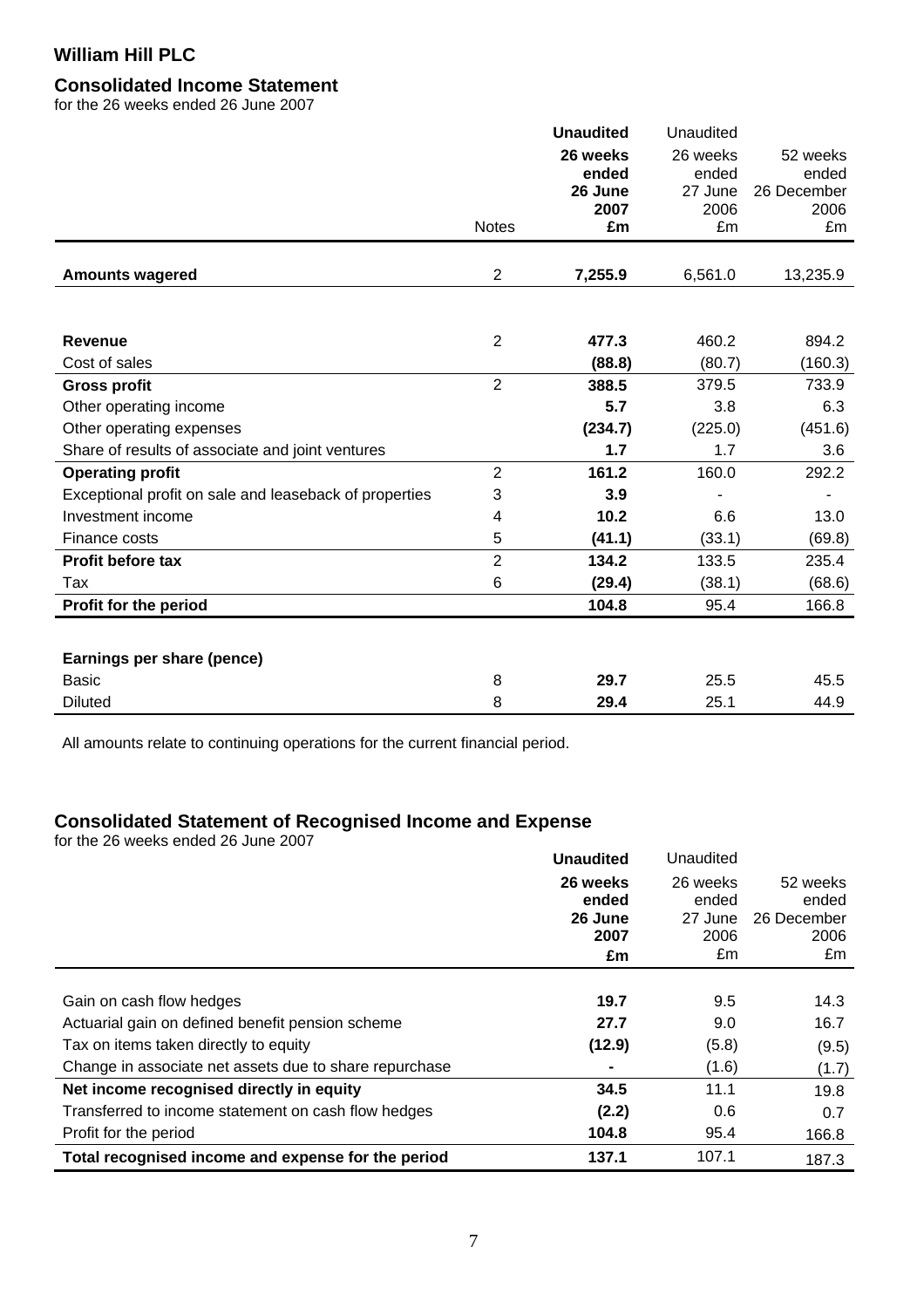## **Consolidated Balance Sheet**

as at 26 June 2007

|                                          |                | <b>Unaudited</b> | Unaudited |                |  |
|------------------------------------------|----------------|------------------|-----------|----------------|--|
|                                          |                | 26 June          | 27 June   | 26 December    |  |
|                                          |                | 2007<br>£m       | 2006      | 2006           |  |
| <b>Non-current assets</b>                | <b>Notes</b>   |                  | £m        | £m             |  |
|                                          |                |                  |           |                |  |
| Intangible assets                        |                | 1,366.2          | 1,337.6   | 1,342.7        |  |
| Property, plant and equipment            |                | 214.8            | 190.6     | 207.0          |  |
| Interest in associate and joint ventures |                | 12.4             | 3.5       | 5.3            |  |
| Deferred tax assets                      |                | 1.0              | 14.0      | 8.5            |  |
| Retirement benefit surplus               |                | 2.3              |           | $\blacksquare$ |  |
|                                          |                | 1,596.7          | 1,545.7   | 1,563.5        |  |
| <b>Current assets</b>                    |                | 0.5              |           |                |  |
| Inventories                              |                |                  | 0.7       | 0.5            |  |
| Trade and other receivables              |                | 23.8             | 25.9      | 30.4           |  |
| Cash and cash equivalents                |                | 85.6             | 87.6      | 98.7           |  |
| Derivative financial instruments         |                | 31.8             | 8.5       | 14.4           |  |
|                                          |                | 141.7            | 122.7     | 144.0          |  |
| <b>Total assets</b>                      | $\overline{2}$ | 1,738.4          | 1,668.4   | 1,707.5        |  |
| <b>Current liabilities</b>               |                |                  |           |                |  |
| Trade and other payables                 |                | (113.6)          | (100.3)   | (108.6)        |  |
| <b>Tax liabilities</b>                   |                | (71.9)           | (80.6)    | (66.3)         |  |
| <b>Borrowings</b>                        |                | (1.3)            | (0.8)     | (0.9)          |  |
| Derivative financial instruments         |                | (2.5)            | (8.3)     | (5.6)          |  |
|                                          |                | (189.3)          | (190.0)   | (181.4)        |  |
| <b>Non-current liabilities</b>           |                |                  |           |                |  |
| <b>Borrowings</b>                        |                | (1,097.0)        | (1,048.2) | (1, 141.2)     |  |
| Retirement benefit obligations           |                |                  | (41.2)    | (25.1)         |  |
| Long-term provisions                     |                |                  | (1.7)     |                |  |
| Deferred tax liabilities                 |                | (173.5)          | (163.9)   | (169.3)        |  |
|                                          |                | (1, 270.5)       | (1,255.0) | (1, 335.6)     |  |
| <b>Total liabilities</b>                 | $\overline{c}$ | (1,459.8)        | (1,445.0) | (1, 517.0)     |  |
| <b>Net assets</b>                        |                | 278.6            | 223.4     | 190.5          |  |
| <b>Equity</b>                            |                |                  |           |                |  |
|                                          |                |                  |           |                |  |
| Called-up share capital                  | 9              | 36.2             | 37.6      | 36.2           |  |
| Share premium account                    | 9              |                  | 311.3     | 311.3          |  |
| Capital redemption reserve               | 9              | 6.0              | 4.6       | 6.0            |  |
| Merger reserve                           | 9              | (26.1)           | (26.1)    | (26.1)         |  |
| Own shares held                          | 9              | (45.8)           | (51.4)    | (46.9)         |  |
| Hedging and translation reserves         | 9              | 22.5             | 6.0       | 9.4            |  |
| Retained earnings                        | 9              | 285.8            | (58.6)    | (99.4)         |  |
| <b>Total equity</b>                      | 9              | 278.6            | 223.4     | 190.5          |  |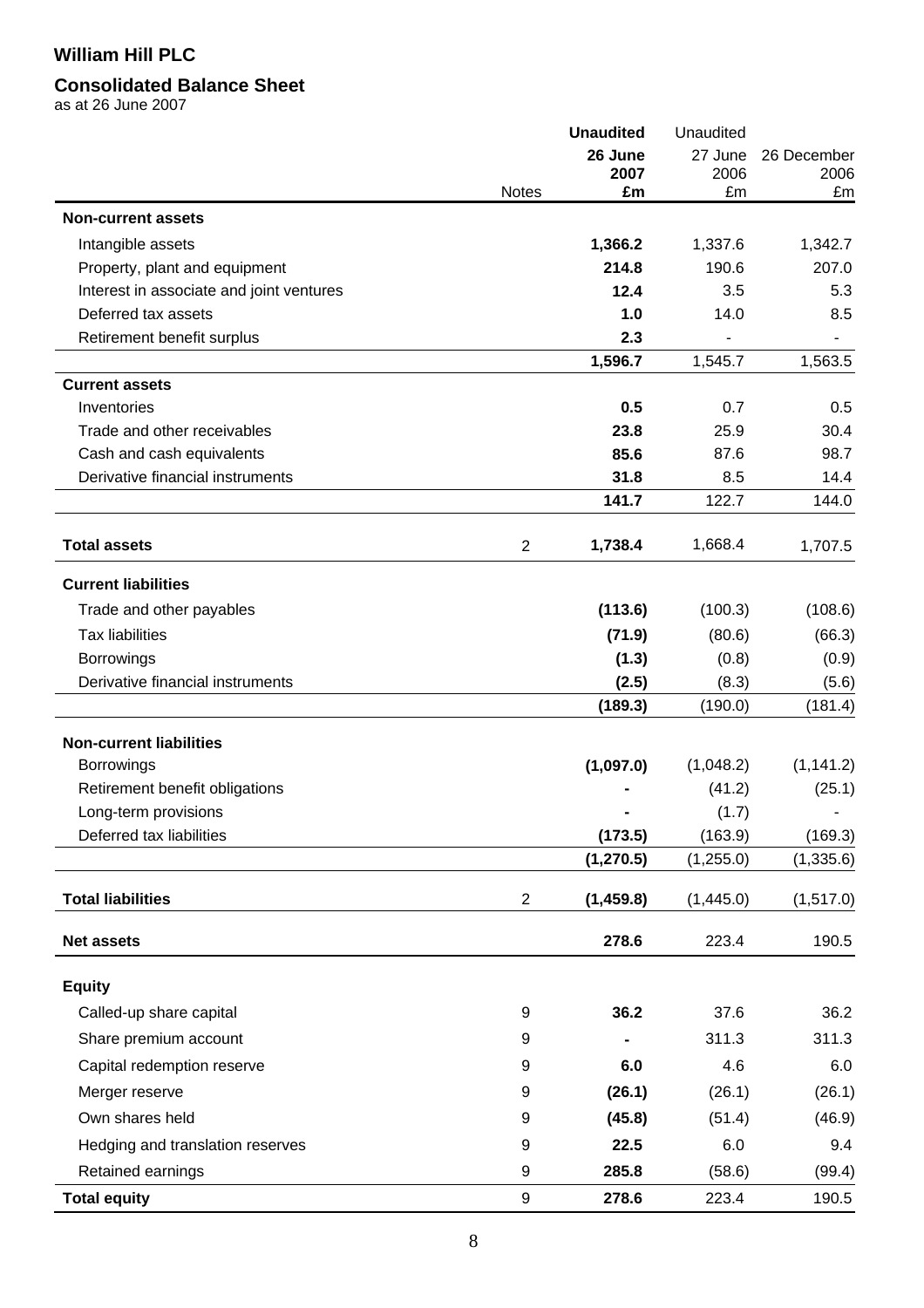## **Consolidated Cash Flow Statement**

for the 26 weeks ended 26 June 2007

|                                                                       |              | <b>Unaudited</b><br>26 weeks<br>ended<br>26 June<br>2007 | Unaudited<br>26 weeks<br>ended<br>27 June<br>2006 | 52 weeks<br>ended<br>26 December<br>2006 |
|-----------------------------------------------------------------------|--------------|----------------------------------------------------------|---------------------------------------------------|------------------------------------------|
|                                                                       | <b>Notes</b> | £m                                                       | £m                                                | £m                                       |
| Net cash from operating activities                                    | 10           | 122.0                                                    | 145.2                                             | 204.6                                    |
| <b>Investing activities</b>                                           |              |                                                          |                                                   |                                          |
| Interest received                                                     |              | 3.9                                                      | 1.4                                               | 2.9                                      |
| Proceeds on disposal of property, plant and equipment                 |              | 5.1                                                      | 2.3                                               | 5.9                                      |
| Proceeds on sale of interest in associate                             |              | 1.8                                                      |                                                   |                                          |
| Proceeds from exceptional sale of freehold properties                 |              | 6.0                                                      |                                                   |                                          |
| Purchases of property, plant and equipment                            |              | (24.8)                                                   | (30.2)                                            | (55.2)                                   |
| Purchases of betting licences                                         |              |                                                          | (1.1)                                             | (1.9)                                    |
| Expenditure on computer software                                      |              |                                                          | (4.8)                                             | (10.8)                                   |
| Acquisition of subsidiaries                                           | 11           | (24.4)                                                   |                                                   |                                          |
| Investment in joint ventures                                          |              | (5.0)                                                    |                                                   |                                          |
| Net cash used in investing activities                                 |              | (37.4)                                                   | (32.4)                                            | (59.1)                                   |
| <b>Financing activities</b>                                           |              |                                                          |                                                   |                                          |
| Purchase of own shares                                                |              | (2.0)                                                    | (88.9)                                            | (178.4)                                  |
| SAYE share option redemptions                                         |              |                                                          | 0.1                                               | 1.0                                      |
| Dividends paid                                                        | 7            | (51.2)                                                   | (45.4)                                            | (70.9)                                   |
| Repayments of borrowings                                              |              | (44.9)                                                   |                                                   | (125.0)                                  |
| New finance leases and bank loans raised                              |              | 0.4                                                      | 32.4                                              | 252.1                                    |
| New facility debt issue costs                                         |              | $\qquad \qquad \blacksquare$                             |                                                   | (2.2)                                    |
| Net cash used in financing activities                                 |              | (97.7)                                                   | (101.8)                                           | (123.4)                                  |
| Net (decrease)/increase in cash and cash equivalents in the<br>period |              | (13.1)                                                   | 11.0                                              | 22.1                                     |
| Cash and cash equivalents at start of period                          |              | 98.7                                                     | 76.6                                              | 76.6                                     |
| Cash and cash equivalents at end of period                            |              | 85.6                                                     | 87.6                                              | 98.7                                     |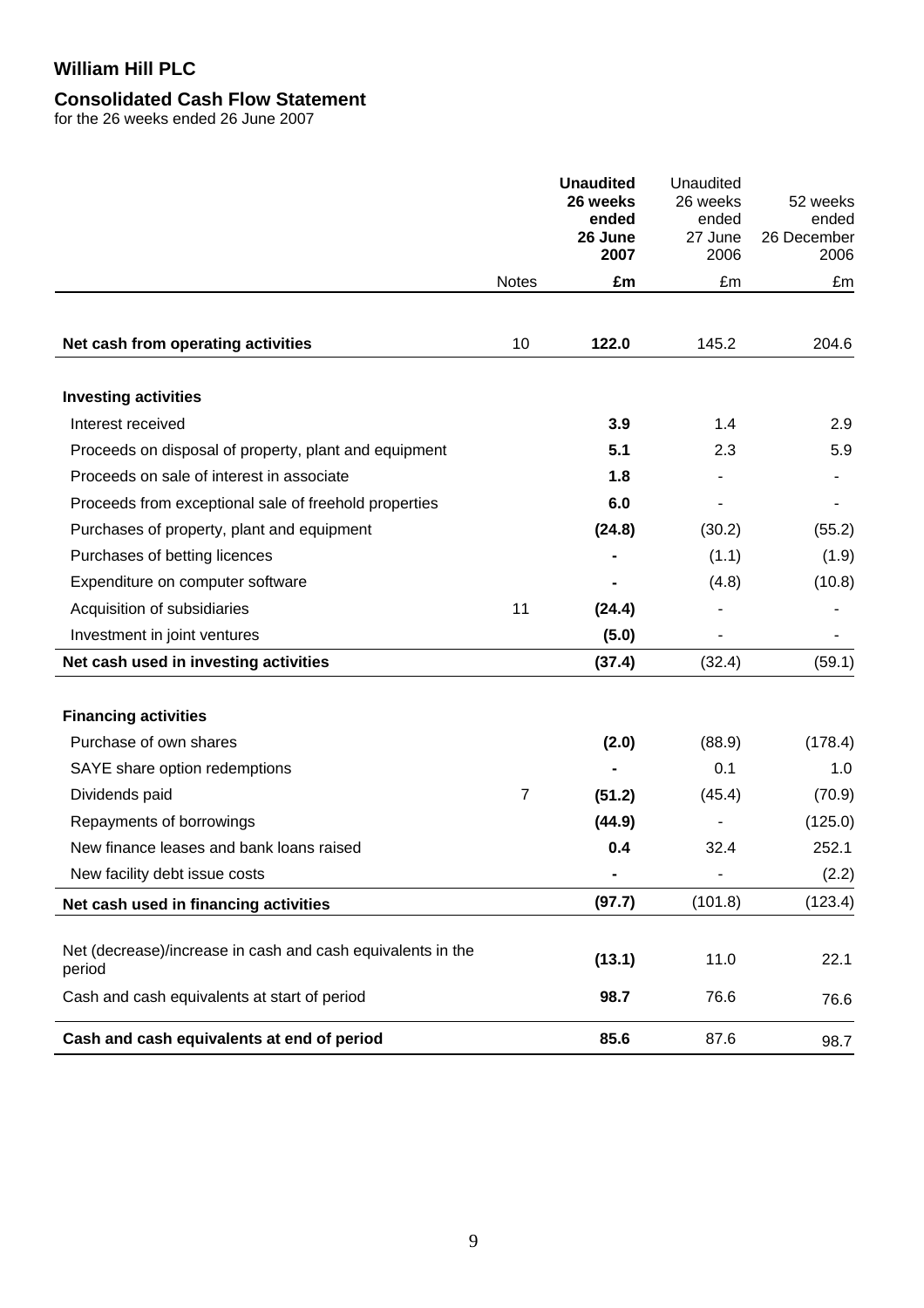### **Notes to the Financial Information**

for the 26 weeks ended 26 June 2007

#### **1. Basis of accounting**

William Hill PLC is a Company incorporated in the United Kingdom under the Companies Act 1985. The address of the registered office is Greenside House, 50 Station Road, London N22 7TP. The interim financial information for the 26 weeks ended 26 June 2007, which has been approved by a committee of the board of directors on 1 August 2007, has been prepared on the basis of the accounting policies set out in the Group's 2006 Annual Report and Accounts on pages 47 to 52, which can be found on the Group's website *www.williamhillplc.co.uk*. This interim report should therefore be read in conjunction with the 2006 information. The accounting policies, used in the preparation of the interim financial information, have been consistently applied to all periods presented. The Group has not adopted all of the provisions of IAS 34 'Interim Financial Reporting' in this interim financial information.

The interim financial information for the 26 weeks ended 26 June 2007 is unaudited and does not constitute statutory accounts within the meaning of section 240 of the Companies Act 1985, but has been reviewed by the auditors and their report is disclosed on page 19. The results for the 52 week period ended 26 December 2006 shown in this report does not constitute the Company's statutory accounts for that period but has been extracted from those accounts which have been filed with the Registrar of Companies. The auditors have reported on those accounts. Their report was unqualified and did not contain a statement under section 237 (2) or (3) of the Companies Act 1985.

The directors consider that the 'adjusted' earnings per share measure, as disclosed in note 8, provides additional useful information for shareholders on the underlying performance of the business. It is not a recognised measure under 'IFRS' and may not be directly comparable with 'adjusted' measures used by other companies.

### **2. Segment information**

For management purposes, the Group is currently organised into three principal operating divisions – retail, telephone and interactive. These divisions are the basis on which the Group reports its primary segment information.

|                                             | Retail    | Telephone Interactive |         | Other<br>Corporate |                          | Group     |
|---------------------------------------------|-----------|-----------------------|---------|--------------------|--------------------------|-----------|
|                                             | £m        | £m                    | £m      | £m                 | £m                       | £m        |
| Amounts wagered                             | 6,417.9   | 286.3                 | 538.5   | 13.2               |                          | 7,255.9   |
| Payout                                      | (6,035.7) | (257.1)               | (476.5) | (9.3)              |                          | (6,778.6) |
| <b>Revenue</b>                              | 382.2     | 29.2                  | 62.0    | 3.9                |                          | 477.3     |
| GPT, duty, levies and other cost            |           |                       |         |                    |                          |           |
| of sales                                    | (69.4)    | (6.7)                 | (12.2)  | (0.5)              | $\overline{\phantom{a}}$ | (88.8)    |
| Gross profit                                | 312.8     | 22.5                  | 49.8    | 3.4                |                          | 388.5     |
| Depreciation                                | (12.9)    | (0.1)                 | (3.1)   | (0.2)              | (0.4)                    | (16.7)    |
| Other administrative expenses               | (175.1)   | (12.6)                | (18.6)  | (2.8)              | (3.2)                    | (212.3)   |
| Share of result of associate                |           |                       |         |                    | 1.7                      | 1.7       |
| <b>Operating profit/(loss)</b>              | 124.8     | 9.8                   | 28.1    | 0.4                | (1.9)                    | 161.2     |
| Exceptional profit on sale and              |           |                       |         |                    |                          |           |
| leaseback of properties                     |           |                       |         |                    | 3.9                      | 3.9       |
| Investment income                           |           |                       |         |                    | 10.2                     | 10.2      |
| Finance costs                               |           |                       |         |                    | (41.1)                   | (41.1)    |
| Profit/(loss) before tax                    | 124.8     | 9.8                   | 28.1    | 0.4                | (28.9)                   | 134.2     |
|                                             |           |                       |         |                    |                          |           |
| <b>Balance sheet information</b>            |           |                       |         |                    |                          |           |
| <b>Total assets</b>                         | 1,390.8   | 97.1                  | 127.4   | 18.3               | 104.8                    | 1,738.4   |
| <b>Total liabilities</b>                    | (52.1)    | (4.0)                 | (23.2)  | (0.5)              | (1,380.0)                | (1,459.8) |
| Interest in associate and joint<br>ventures |           |                       |         |                    | 12.4                     | 12.4      |
| Capital additions                           | 45.7      |                       | 3.9     |                    | 1.0                      | 50.6      |

Business segment information for the 26 weeks ended 26 June 2007: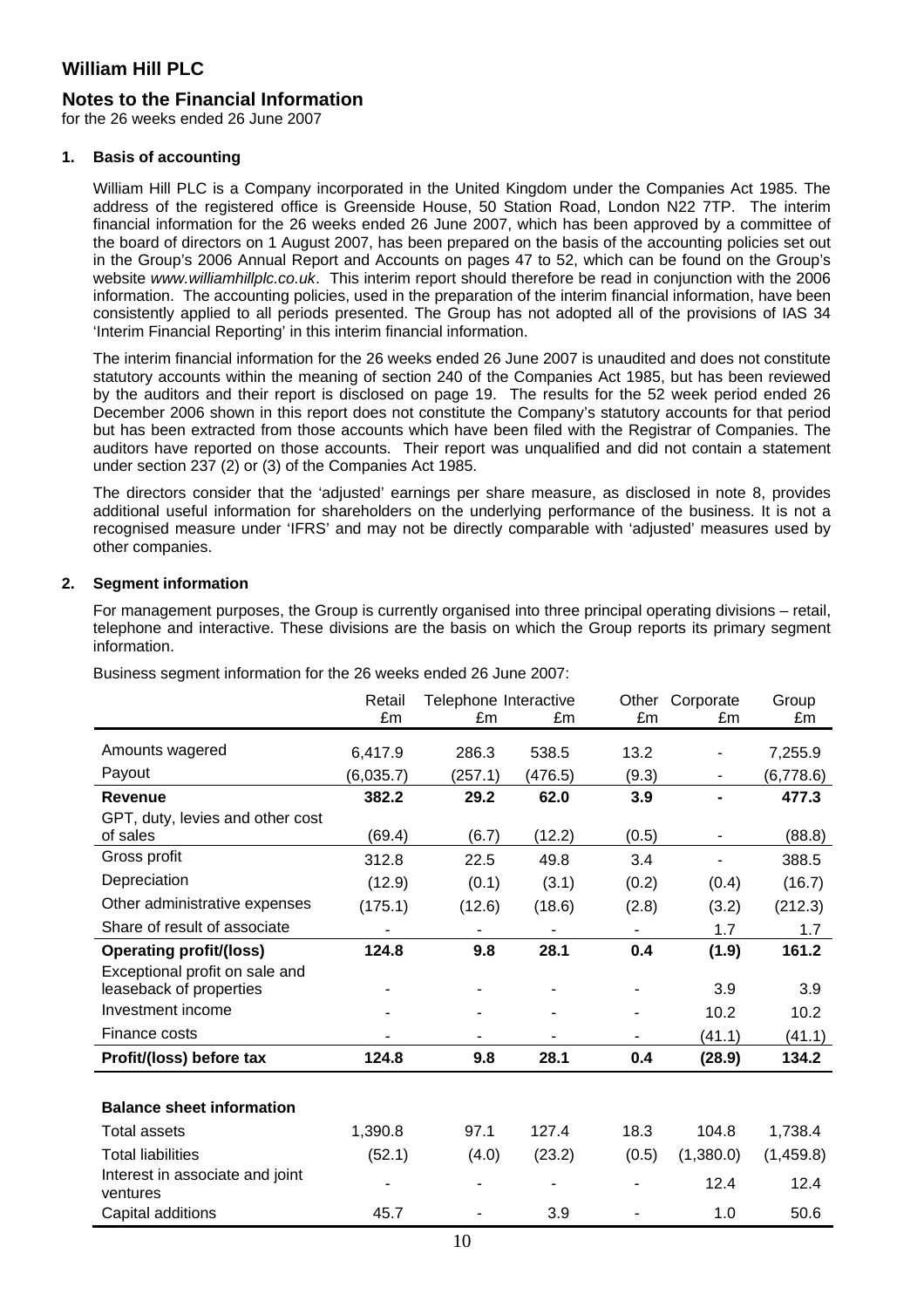### **Notes to the Financial Information**

for the 26 weeks ended 26 June 2007

### **2. Segment information (continued)**

Business segment information for the 26 weeks ended 27 June 2006:

|                                  | Retail<br>£m | Telephone Interactive<br>£m | £m      | Other<br>£m | Corporate<br>£m | Group<br>£m |
|----------------------------------|--------------|-----------------------------|---------|-------------|-----------------|-------------|
| Amounts wagered                  | 5,695.8      | 324.4                       | 526.9   | 13.9        | ۰               | 6,561.0     |
|                                  |              |                             |         |             |                 |             |
| Payout                           | (5, 339.5)   | (294.5)                     | (456.2) | (10.6)      |                 | (6, 100.8)  |
| <b>Revenue</b>                   | 356.3        | 29.9                        | 70.7    | 3.3         |                 | 460.2       |
| GPT, duty, levies and other cost |              |                             |         |             |                 |             |
| of sales                         | (58.9)       | (7.6)                       | (13.8)  | (0.4)       |                 | (80.7)      |
| Gross profit                     | 297.4        | 22.3                        | 56.9    | 2.9         |                 | 379.5       |
| Depreciation                     | (11.8)       | (0.7)                       | (1.1)   | (0.1)       | (0.5)           | (14.2)      |
| Other administrative expenses    | (161.5)      | (15.2)                      | (19.9)  | (3.8)       | (6.6)           | (207.0)     |
| Share of result of associate     |              |                             |         |             | 1.7             | 1.7         |
| <b>Operating profit/(loss)</b>   | 124.1        | 6.4                         | 35.9    | (1.0)       | (5.4)           | 160.0       |
| Investment income                |              |                             |         |             | 6.6             | 6.6         |
| Finance costs                    |              |                             |         |             | (33.1)          | (33.1)      |
| Profit/(loss) before tax         | 124.1        | 6.4                         | 35.9    | (1.0)       | (31.9)          | 133.5       |
|                                  |              |                             |         |             |                 |             |
| <b>Balance sheet information</b> |              |                             |         |             |                 |             |
| <b>Total assets</b>              | 1,339.4      | 88.4                        | 123.6   | 12.3        | 104.7           | 1,668.4     |
| <b>Total liabilities</b>         | (63.8)       | (6.6)                       | (25.5)  | (0.5)       | (1,348.6)       | (1,445.0)   |
| Interest in associate            |              |                             |         |             | 3.5             | 3.5         |
| Capital additions                | 26.3         | 0.3                         | 7.8     |             | 1.1             | 35.5        |

Business segment information for the 52 weeks ended 26 December 2006:

|                                  | Retail<br>£m | £m      | Telephone Interactive<br>£m | Other<br>£m | Corporate<br>£m | Group<br>£m |
|----------------------------------|--------------|---------|-----------------------------|-------------|-----------------|-------------|
| Amounts wagered                  | 11,486.0     | 659.9   | 1,060.3                     | 29.7        | $\blacksquare$  | 13,235.9    |
| Payout                           | (10, 787.1)  | (602.4) | (929.8)                     | (22.4)      |                 | (12, 341.7) |
| <b>Revenue</b>                   | 698.9        | 57.5    | 130.5                       | 7.3         | ۰               | 894.2       |
| GPT, duty, levies and other cost |              |         |                             |             |                 |             |
| of sales                         | (120.5)      | (12.9)  | (26.0)                      | (0.9)       |                 | (160.3)     |
| Gross profit                     | 578.4        | 44.6    | 104.5                       | 6.4         | ۰               | 733.9       |
| Depreciation                     | (23.5)       | (0.7)   | (4.9)                       | (0.2)       | (0.5)           | (29.8)      |
| Other administrative expenses    | (329.0)      | (27.2)  | (38.1)                      | (6.8)       | (14.4)          | (415.5)     |
| Share of result of associate     |              |         | ۰                           |             | 3.6             | 3.6         |
| <b>Operating profit/(loss)</b>   | 225.9        | 16.7    | 61.5                        | (0.6)       | (11.3)          | 292.2       |
| Investment income                |              |         | ۰                           |             | 13.0            | 13.0        |
| Finance costs                    |              |         | ۰                           | ۰           | (69.8)          | (69.8)      |
| Profit/(loss) before tax         | 225.9        | 16.7    | 61.5                        | (0.6)       | (68.1)          | 235.4       |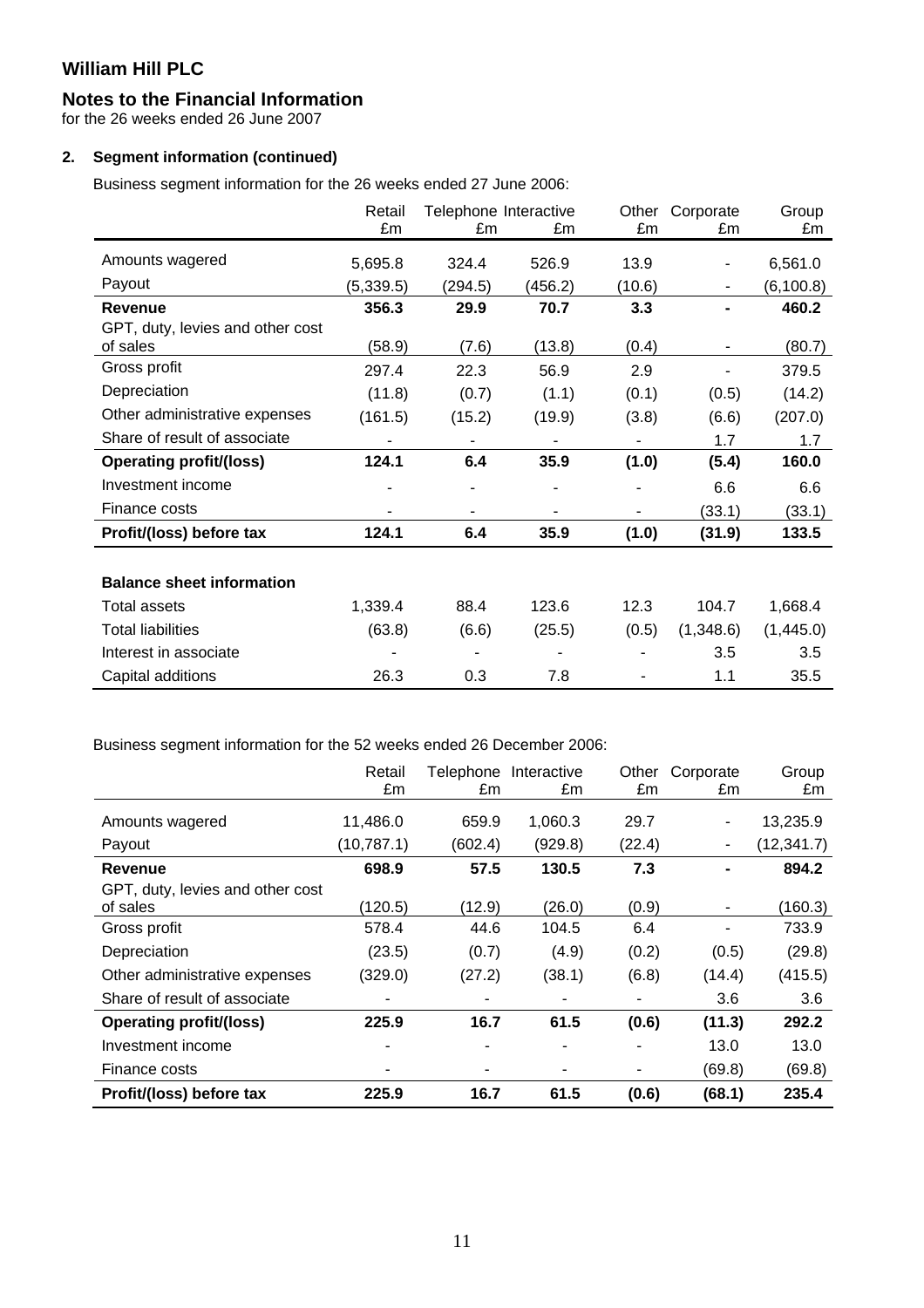## **Notes to the Financial Information**

for the 26 weeks ended 26 June 2007

### **2. Segment information (continued)**

Business segment information for the 52 weeks ended 26 December 2006 (continued):

|                                  | Retail                   | Telephone Interactive |                          |                          | Other Corporate | Group     |
|----------------------------------|--------------------------|-----------------------|--------------------------|--------------------------|-----------------|-----------|
|                                  | £m                       | £m                    | £m                       | £m                       | £m              | £m        |
| <b>Balance sheet information</b> |                          |                       |                          |                          |                 |           |
| Total assets                     | 1,360.9                  | 95.8                  | 127.1                    | 18.9                     | 104.8           | 1.707.5   |
| <b>Total liabilities</b>         | (54.7)                   | (4.4)                 | (26.6)                   | (0.5)                    | (1,430.8)       | (1,517.0) |
| Interest in associate            | $\overline{\phantom{a}}$ | -                     | $\overline{\phantom{a}}$ | -                        | 5.3             | 5.3       |
| Capital additions                | 52.5                     | 9.1                   | 9.1                      | $\overline{\phantom{0}}$ | 1.0             | 71.7      |

The Retail distribution channel comprises all activity undertaken in LBOs including AWPs and FOBTs. Other activities include on-course betting and greyhound stadia operations.

Net assets/(liabilities) have been allocated by segment where assets and liabilities can be identified with a particular channel. Corporate net assets include corporation and deferred tax, net borrowings and pension liability as well as any assets and liabilities that cannot be allocated to a particular channel other than on an arbitrary basis. Included within total assets by segment are £687.6m, £80.4m, £97.2m and £7.1m (27 June 2006 - £681.0m, £80.4m, £97.2m and £7.1m; 26 December 2006 - £681.0m, £80.4m, £97.2m and £7.1m), which relates to goodwill allocated to the retail, telephone, interactive and stadia operations respectively.

There are no inter-segmental sales within the Group.

In accordance with IAS 14 'Segment Reporting', segmental information by geographical location is not presented as the Group's revenue and profits arise primarily from customers in the United Kingdom with significantly less than 10% (the minimum required by IAS 14 to necessitate disclosure) of revenue and profits generated from customers outside of this jurisdiction. Similarly, only a small portion of the Group's net assets is located outside of the United Kingdom.

### **3. Exceptional profit on sale and leaseback of properties**

Exceptional items are those items the Group considers relevant to an understanding of the Group's financial performance.

Exceptional profit on sale and leaseback of properties:

|                                      | 26 weeks | 26 weeks | 52 weeks    |
|--------------------------------------|----------|----------|-------------|
|                                      | ended    | ended    | ended       |
|                                      | 26 June  | 27 June  | 26 December |
|                                      | 2007     | 2006     | 2006        |
|                                      | £m       | £m       | £m          |
| Sale and leaseback of LBO properties | 3.9      | -        | -           |

The exceptional profit relates to the sale of 15 LBO freehold properties, and is shown net of costs of disposal.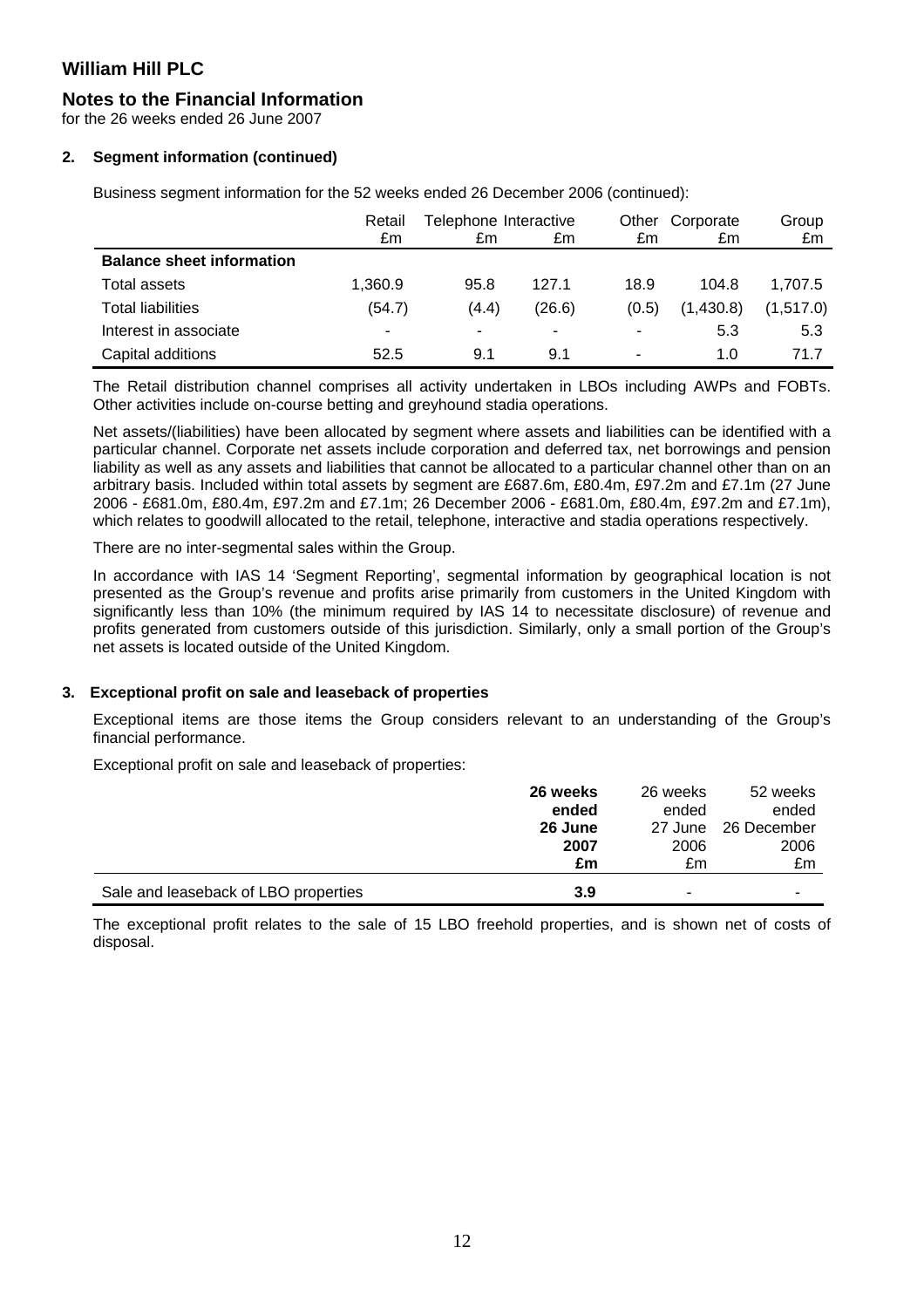### **Notes to the Financial Information**

for the 26 weeks ended 26 June 2007

#### **4. Investment income**

|                                          | 26 weeks | 26 weeks | 52 weeks    |
|------------------------------------------|----------|----------|-------------|
|                                          | ended    | ended    | ended       |
|                                          | 26 June  | 27 June  | 26 December |
|                                          | 2007     | 2006     | 2006        |
|                                          | £m       | £m       | £m          |
|                                          |          |          |             |
| Interest on bank deposits                | 3.9      | 1.4      | 2.9         |
| Expected return on pension scheme assets | 6.3      | 5.2      | 10.1        |
|                                          | 10.2     | 6.6      | 13.0        |

#### **5. Finance costs**

|                                        | 26 weeks<br>ended<br>26 June<br>2007<br>£m | 26 weeks<br>ended<br>27 June<br>2006<br>£m | 52 weeks<br>ended<br>26 December<br>2006<br>£m |
|----------------------------------------|--------------------------------------------|--------------------------------------------|------------------------------------------------|
| Interest on bank loans and overdrafts  | 34.5                                       | 27.2                                       | 57.8                                           |
| Amortisation of finance costs          | 0.7<br>35.2                                | 0.5<br>27.7                                | 1.3<br>59.1                                    |
| Interest on pension scheme liabilities | 5.9                                        | 5.4                                        | 10.7                                           |
|                                        | 41.1                                       | 33.1                                       | 69.8                                           |

#### **6. Tax on profit on ordinary activities**

The expected effective rate in respect of ordinary activities before exceptional costs and excluding associate and joint venture income is 32.0% (26 weeks ended 27 June 2006 – 28.9%; 52 weeks ended 26 December 2006 – 29.6%). The tax charge on ordinary activities after taxation has been calculated by applying this rate to the interim profit (excluding exceptional items, associate and joint venture income) of £128.6m, giving £41.1m. This is higher than the statutory rate of 30% due to adjustments in respect of disallowable expenses. The tax charge has been reduced by a credit of £11.7m, reflecting the reduction in net deferred tax liabilities associated with the recently substantially enacted fall in the corporation tax rate from 30% to 28%. The tax credit has been applied in full, giving a total tax charge for the period of £29.4m. The effective rate (excluding exceptional items, associate and joint venture income) for the period after this adjustment has been made is 22.9%.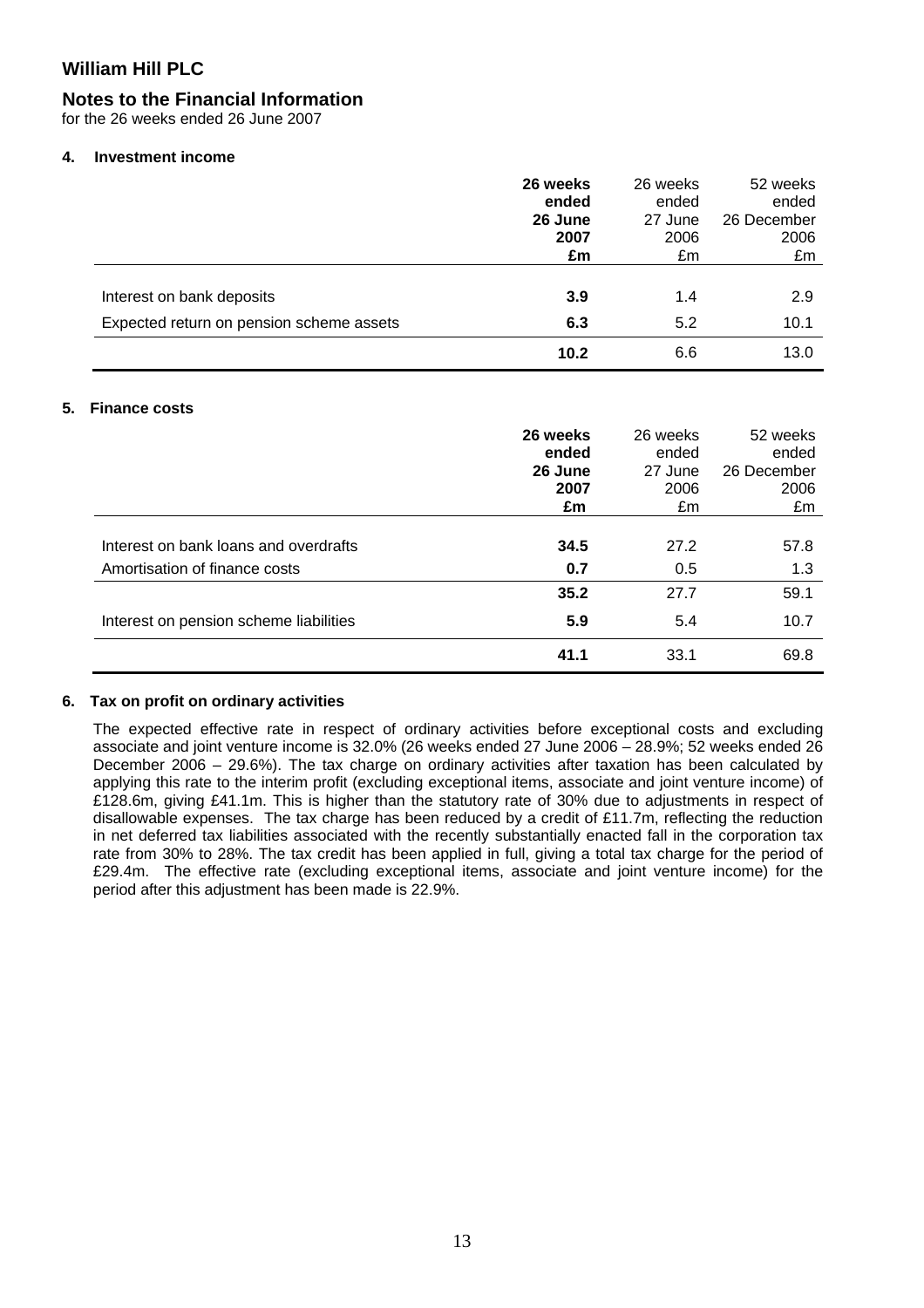### **Notes to the Financial Information**

for the 26 weeks ended 26 June 2007

### **7. Dividends proposed and paid**

|                                                           | 26 June<br>2007<br>Per share | 2006<br>Per share | 27 June 26 December<br>2006<br>Per share | 26 June<br>2007<br>£m | 2006<br>£m | 27 June 26 December<br>2006<br>£m |
|-----------------------------------------------------------|------------------------------|-------------------|------------------------------------------|-----------------------|------------|-----------------------------------|
| Equity shares:<br>- current year interim<br>dividend paid | $\blacksquare$               | ۰                 | 7.25p                                    | $\blacksquare$        | ٠          | 25.6                              |
| - prior year final<br>dividend paid                       | 14.5p                        | 12.2p             | 12.20p                                   | 51.2                  | 45.4       | 45.3                              |
|                                                           | 14.5p                        | 12.2p             | 19.45p                                   | 51.2                  | 45.4       | 70.9                              |
| Proposed dividend                                         | 7.75p                        | 7.25p             | 14.5p                                    | 27.4                  | 26.2       | 51.2                              |

The proposed interim dividend was approved by a committee of the board of directors 1 August 2007 and has not been included as a liability in this financial information. The proposed interim dividend of 7.75p will be paid on 5 December 2007 to all shareholders on the register on 26 October 2007.

Under an agreement signed in November 2002, The William Hill Holdings 2001 Employee Benefit Trust agreed to waive all dividends. As at 26 June 2007, the trust held 0.04m ordinary shares. In addition, the Company does not pay dividends on the 8.6m shares held in Treasury. The Company estimates that 353.0m shares will qualify for the interim dividend.

### **8. Earnings per share**

The earnings per share figures for the respective periods are as follows:

|                  | 26 weeks<br>ended<br>26 June | 26 weeks<br>ended<br>27 June | 52 weeks<br>ended<br>26 December |
|------------------|------------------------------|------------------------------|----------------------------------|
|                  | 2007<br>Pence                | 2006<br>Pence                | 2006<br>Pence                    |
| Basic - adjusted | 28.6                         | 25.5                         | 45.5                             |
| <b>Basic</b>     | 29.7                         | 25.5                         | 45.5                             |
| <b>Diluted</b>   | 29.4                         | 25.1                         | 44.9                             |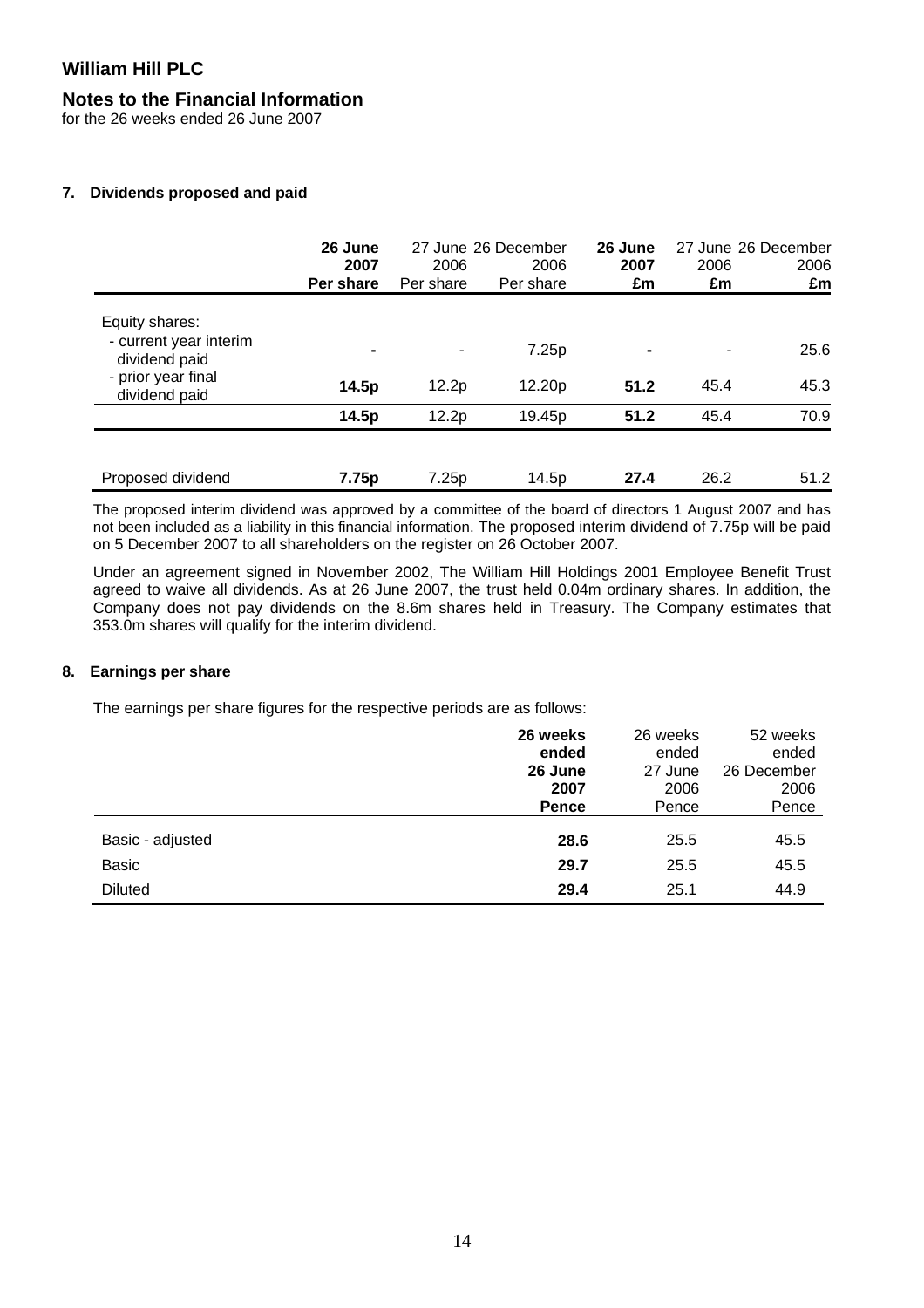## **Notes to the Financial Information**

for the 26 weeks ended 26 June 2007

### **8. Earnings per share (continued)**

The basic and diluted earnings per share are calculated based on the following data:

|                                                                       | 26 weeks<br>ended<br>26 June | 26 weeks<br>ended<br>27 June | 52 weeks<br>ended<br>26 December |
|-----------------------------------------------------------------------|------------------------------|------------------------------|----------------------------------|
|                                                                       | 2007<br>£m                   | 2006<br>£m                   | 2006<br>£m                       |
| Profit after tax for the financial period                             | 104.8                        | 95.4                         | 166.8                            |
| Exceptional profit on sale and leaseback of<br>properties             | (3.9)                        | ۰                            |                                  |
| Profit after tax for the financial period before<br>exceptional items | 100.9                        | 95.4                         | 166.8                            |

|                                                                                | 26 weeks<br>ended<br>26 June<br>2007 | 26 weeks<br>ended<br>27 June<br>2006 | 52 weeks<br>ended<br>26 December<br>2006 |
|--------------------------------------------------------------------------------|--------------------------------------|--------------------------------------|------------------------------------------|
|                                                                                | Number (m)                           | Number (m)                           | Number (m)                               |
| Basic weighted average number of shares<br>Dilutive potential ordinary shares: | 353.1                                | 374.8                                | 366.7                                    |
| Employee share awards and options                                              | 3.9                                  | 5.6                                  | 4.7                                      |
| Dilutive weighted average number of shares                                     | 357.0                                | 380.4                                | 371.4                                    |

The basic weighted average number of shares excludes shares held by The William Hill Holdings 2001 Employee Benefit Trust and those shares held in treasury as such shares do not qualify for dividends. The effect of this is to reduce the average number of shares in the 26 weeks ended 26 June 2007 by 8.9m (26 weeks ended 27 June 2006 – 11.2m; 52 weeks ended 26 December 2006 – 10.4m).

An adjusted earnings per share based on profit for the financial period before exceptional items has been presented in order to highlight the underlying performance of the Group.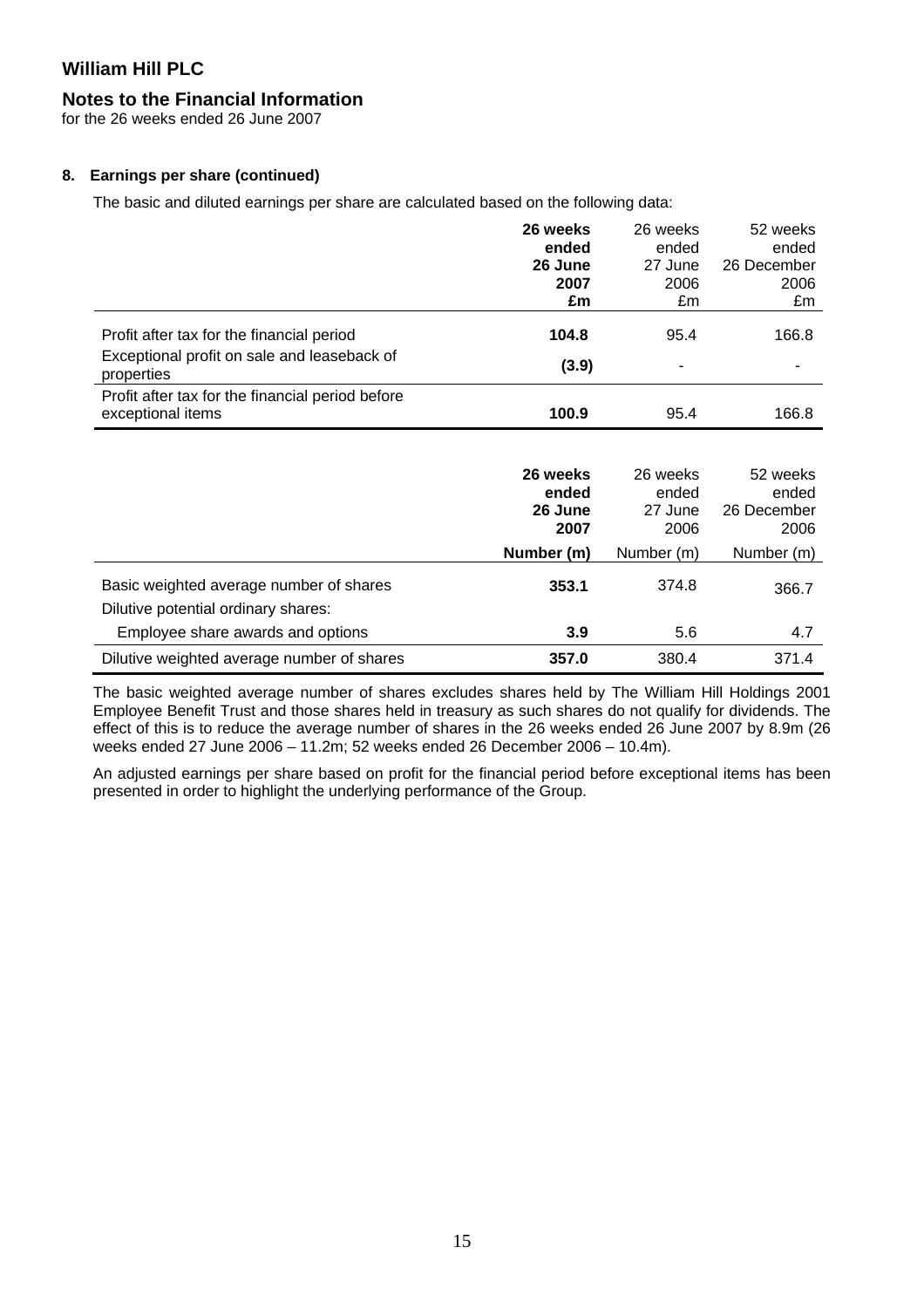### **Notes to the Financial Information**

for the 26 weeks ended 26 June 2007

#### **9. Reserves**

|                                                                          |                          |                        |                 |         |        | Hedging                |                 |         |
|--------------------------------------------------------------------------|--------------------------|------------------------|-----------------|---------|--------|------------------------|-----------------|---------|
|                                                                          | Called-                  |                        | Capital         |         | Own    | and                    |                 |         |
|                                                                          | <b>up</b>                | Share<br>share premium | redemp-<br>tion | Merger  | shares | trans-                 | lation Retained |         |
|                                                                          | capital                  | account                | reserve         | reserve |        | held reserves earnings |                 | Total   |
|                                                                          | £m                       | £m                     | £m              | £m      | £m     | £m                     | £m              | £m      |
| At 27 December 2005                                                      | 39.1                     | 311.3                  | 3.1             | (26.1)  | (57.5) | (1.1)                  | (20.2)          | 248.6   |
| Profit for the financial period                                          |                          |                        | $\blacksquare$  |         |        | $\blacksquare$         | 166.8           | 166.8   |
| Dividends paid (note 7)                                                  |                          |                        |                 |         |        |                        | (70.9)          | (70.9)  |
| Items taken directly to<br>statement of recognised<br>income and expense |                          |                        |                 |         |        | 9.8                    | 10.0            | 19.8    |
| Expense recognised in<br>respect of share remuneration                   |                          |                        |                 |         |        |                        | 3.0             | 3.0     |
| Treasury shares purchased<br>and cancelled                               | (2.9)                    |                        | 2.9             |         |        | $\blacksquare$         | (178.4)         | (178.4) |
| Transfer to income                                                       |                          |                        |                 |         |        | 0.7                    |                 | 0.7     |
| Transfer of own shares to<br>recipients                                  |                          |                        |                 |         | 10.6   | $\blacksquare$         | (9.7)           | 0.9     |
| At 26 December 2006                                                      | 36.2                     | 311.3                  | 6.0             | (26.1)  | (46.9) | 9.4                    | (99.4)          | 190.5   |
| Profit for the financial period                                          |                          |                        |                 |         |        | ä,                     | 104.8           | 104.8   |
| Dividends (note 7)                                                       |                          |                        |                 |         |        |                        | (51.2)          | (51.2)  |
| Items taken directly to<br>statement of recognised<br>income and expense |                          |                        |                 |         |        | 12.8                   | 19.5            | 32.3    |
|                                                                          |                          |                        |                 |         |        |                        |                 |         |
| Transfer of share premium to<br>retained earnings                        | $\overline{\phantom{a}}$ | (311.3)                |                 |         |        | $\blacksquare$         | 311.3           |         |
| Foreign exchange revaluation                                             |                          |                        |                 |         |        | 0.3                    |                 | 0.3     |
| Expense recognised in<br>respect of share remuneration                   |                          |                        |                 |         |        |                        | 1.9             | 1.9     |
| Transfer of own shares to<br>recipients                                  |                          |                        |                 |         | 1.1    | $\blacksquare$         | (1.1)           |         |
| At 26 June 2007                                                          | 36.2                     |                        | 6.0             | (26.1)  | (45.8) | 22.5                   | 285.8           | 278.6   |

On 20 June 2007, the High Court of Justice confirmed the reduction of the share premium account of the Company by £311.3m, allowing its transfer to retained earnings.

Own shares held at 26 June 2007 amounting to £45.77m comprise 8.60m shares (nominal value - £0.86m) held in treasury purchased for £45.73m and 0.03m shares (nominal value - £0.003m) held in The William Hill Holdings 2001 Employee Benefit Trust purchased for £0.04m. The shares held in treasury were purchased at a weighted average price of £5.32. At 26 June 2007 the total market value of own shares held was £52.49m.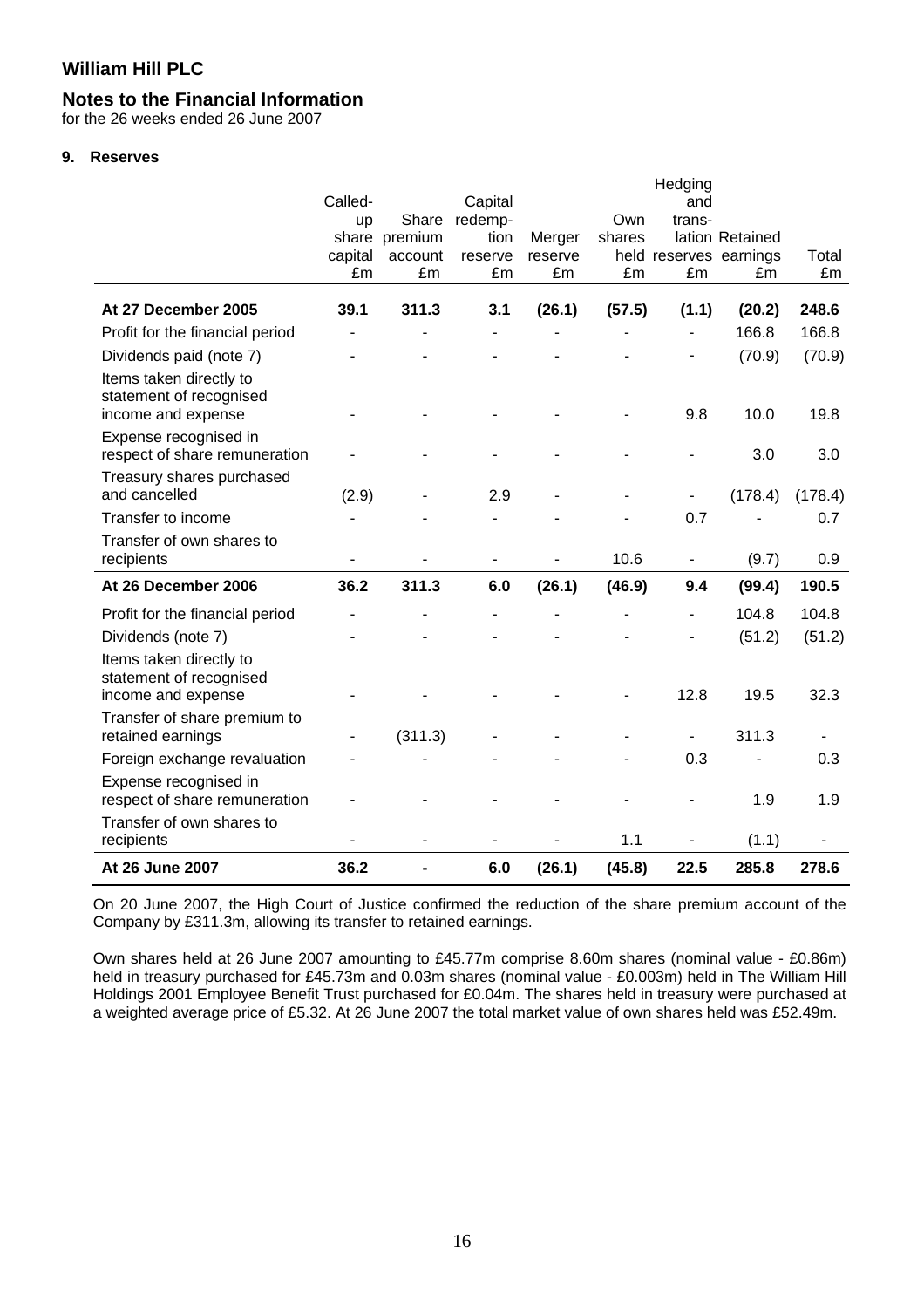### **Notes to the Financial Information**

for the 26 weeks ended 26 June 2007

### **10. Notes to the cash flow statement**

|                                                                                       | 26 weeks<br>ended<br>26 June<br>2007<br>£m | 26 weeks<br>ended<br>27 June<br>2006<br>£m | 52 weeks<br>ended<br>26 December<br>2006<br>£m |
|---------------------------------------------------------------------------------------|--------------------------------------------|--------------------------------------------|------------------------------------------------|
| Operating profit                                                                      | 161.2                                      | 160.0                                      | 292.2                                          |
| Adjustments for:                                                                      |                                            |                                            |                                                |
| Share of result of associate and joint ventures                                       | (1.7)                                      | (1.7)                                      | (3.6)                                          |
| Depreciation of property, plant and equipment                                         | 12.8                                       | 13.2                                       | 27.1                                           |
| Depreciation of computer software                                                     | 3.9                                        | 1.0                                        | 2.7                                            |
| Gain on disposal of property, plant and<br>equipment<br>Gain on disposal of associate | (4.7)<br>(1.7)                             | (3.5)                                      | (4.5)                                          |
| Cost charged in respect of share remuneration                                         | 1.9                                        | 2.0                                        | 3.0                                            |
| Defined benefit pension cost less cash<br>contributions<br>Foreign exchange           | 0.7                                        | 0.7                                        | (8.1)                                          |
| Movement in provisions                                                                | 0.3                                        | (5.9)                                      | (7.5)                                          |
| Operating cash flows before movements in working                                      |                                            |                                            |                                                |
| capital                                                                               | 172.7                                      | 165.8                                      | 301.3                                          |
| Increase in inventories                                                               |                                            | (0.3)                                      | (0.1)                                          |
| Decrease/(increase) in receivables                                                    | 8.8                                        | (2.4)                                      | (11.0)                                         |
| Increase in payables                                                                  | 8.2                                        | 30.8                                       | 23.7                                           |
| Cash generated by operations                                                          | 189.7                                      | 193.9                                      | 313.9                                          |
| Income taxes paid                                                                     | (32.8)                                     | (21.5)                                     | (53.9)                                         |
| Interest paid                                                                         | (34.9)                                     | (27.2)                                     | (55.4)                                         |
| Net cash from operating activities                                                    | 122.0                                      | 145.2                                      | 204.6                                          |

Cash and cash equivalents (which are presented as a single class of assets on the face of the balance sheet) comprise cash at bank and other short-term highly liquid investments with a maturity date of three months or less.

### **Analysis and reconciliation of net debt:**

|                                                                          | 27 December<br>2006<br>£m | Cash flow<br>£m | Other<br>non-cash<br>items<br>£m | 26 June<br>2007<br>£m |
|--------------------------------------------------------------------------|---------------------------|-----------------|----------------------------------|-----------------------|
| Analysis of net debt<br>Cash and cash equivalents at bank and<br>in hand | 98.7                      | (13.1)          | ۰                                | 85.6                  |
| Debt due within one year                                                 | (0.9)                     | (0.4)           |                                  | (1.3)                 |
| Debts due after more than one year                                       | (1, 141.2)                | 44.9            | (0.7)                            | (1,097.0)             |
| Total                                                                    | (1,043.4)                 | 31.4            | (0.7)                            | (1,012.7)             |

Other non-cash items of £0.7m comprise written off and amortised debt issue costs.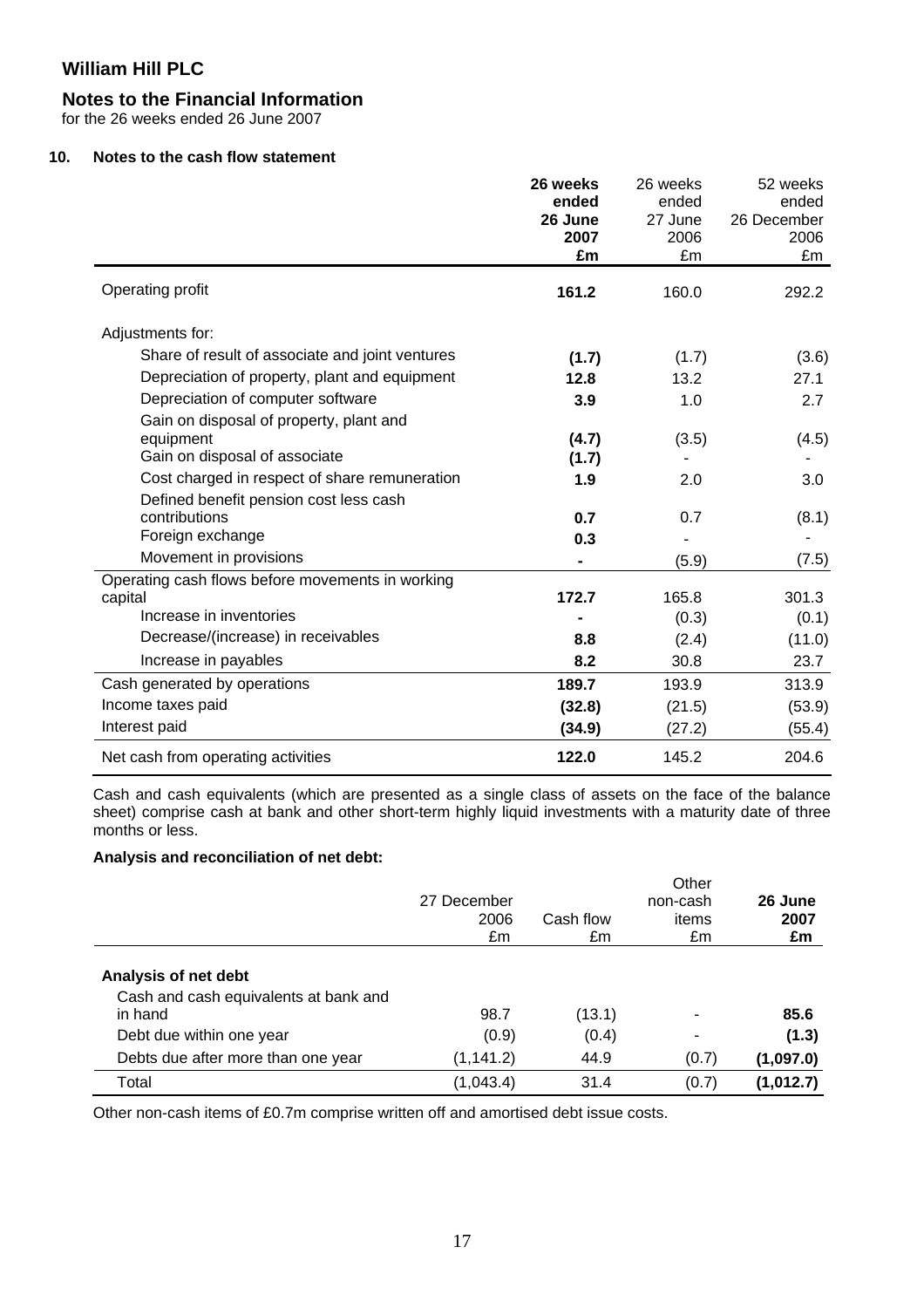### **Notes to the Financial Information**

for the 26 weeks ended 26 June 2007

#### **11. Acquisitions**

During the period the Group acquired 2 small chains of bookmakers, details of which are given below:

#### **T.H Jennings (Harlow Pools) Limited**

On 10 January 2007, the Group acquired all of the issued share capital of T.H Jennings (Harlow Pools) Limited ('Jennings') for total cash consideration of £21.3m including costs of £0.1m. The capitalised goodwill on this transaction was £5.6m. Jennings contributed £2.7m revenue and £0.4m to the Group's profit before taxation for the period between 11 January 2007 and 26 June 2007.

#### **Eclipse Bookmakers Limited**

On 25 January 2007, the Group acquired all of the issued share capital of Eclipse Bookmakers Limited ('Eclipse') for total cash consideration of £3.2m including costs of £0.1m. The capitalised goodwill on this transaction was £1.0m. Eclipse contributed £0.5m revenue and £nil to the Group's profit before taxation for the period between 26 January 2007 and 26 June 2007.

Both transactions have been accounted for by the purchase method of accounting. The goodwill arising on these transactions is subject to an annual impairment review in accordance with IAS 36 'Impairment of assets'. The following table sets out the book values of the identifiable assets and liabilities acquired during the period and their fair value to the Group:

|                                                                                     |          | Book values | Fair value | Fair value  |          |
|-------------------------------------------------------------------------------------|----------|-------------|------------|-------------|----------|
|                                                                                     | Jennings | Eclipse     | Total      | adjustments | to Group |
|                                                                                     | £m       | £m          | £m         | £m          | £m       |
| Non-current assets                                                                  |          |             |            |             |          |
| Intangible assets                                                                   | 0.3      |             | 0.3        | 23.4        | 23.7     |
| Property, plant & equipment                                                         | 0.5      | 0.1         | 0.6        | (0.1)       | 0.5      |
| Deferred tax assets                                                                 | 0.2      |             | 0.2        |             | 0.2      |
| <b>Current assets</b>                                                               |          |             |            |             |          |
| Trade and other receivables                                                         | 2.8      | 0.1         | 2.9        |             | 2.9      |
| Cash                                                                                | 0.1      |             | 0.1        |             | 0.1      |
| <b>Total assets</b>                                                                 | 3.9      | 0.2         | 4.1        | 23.3        | 27.4     |
| <b>Current liabilities</b>                                                          |          |             |            |             |          |
| Trade and other payables                                                            | (2.6)    | (0.3)       | (2.9)      |             | (2.9)    |
| Non-current liabilities                                                             |          |             |            |             |          |
| Deferred tax liabilities                                                            |          |             |            | (6.6)       | (6.6)    |
| <b>Total liabilities</b>                                                            | (2.6)    | (0.3)       | (2.9)      | (6.6)       | (9.5)    |
| Net assets acquired                                                                 | 1.3      | (0.1)       | 1.2        | 16.7        | 17.9     |
| Goodwill arising                                                                    |          |             |            |             | 6.6      |
| <b>Total consideration</b>                                                          |          |             |            |             | 24.5     |
| Satisfied by:                                                                       |          |             |            |             |          |
| Cash consideration                                                                  |          |             |            |             | 22.8     |
| <b>Retention creditor</b>                                                           |          |             |            |             | 1.7      |
| <b>Total consideration</b>                                                          |          |             |            |             | 24.5     |
|                                                                                     |          |             |            |             |          |
| Net cash outflows in respect of these acquisitions comprised:<br>Cash consideration |          |             |            |             | (22.8)   |
| Bank loans, cash at bank and in hand acquired                                       |          |             |            |             | (1.6)    |
|                                                                                     |          |             |            |             | (24.4)   |
|                                                                                     |          |             |            |             |          |